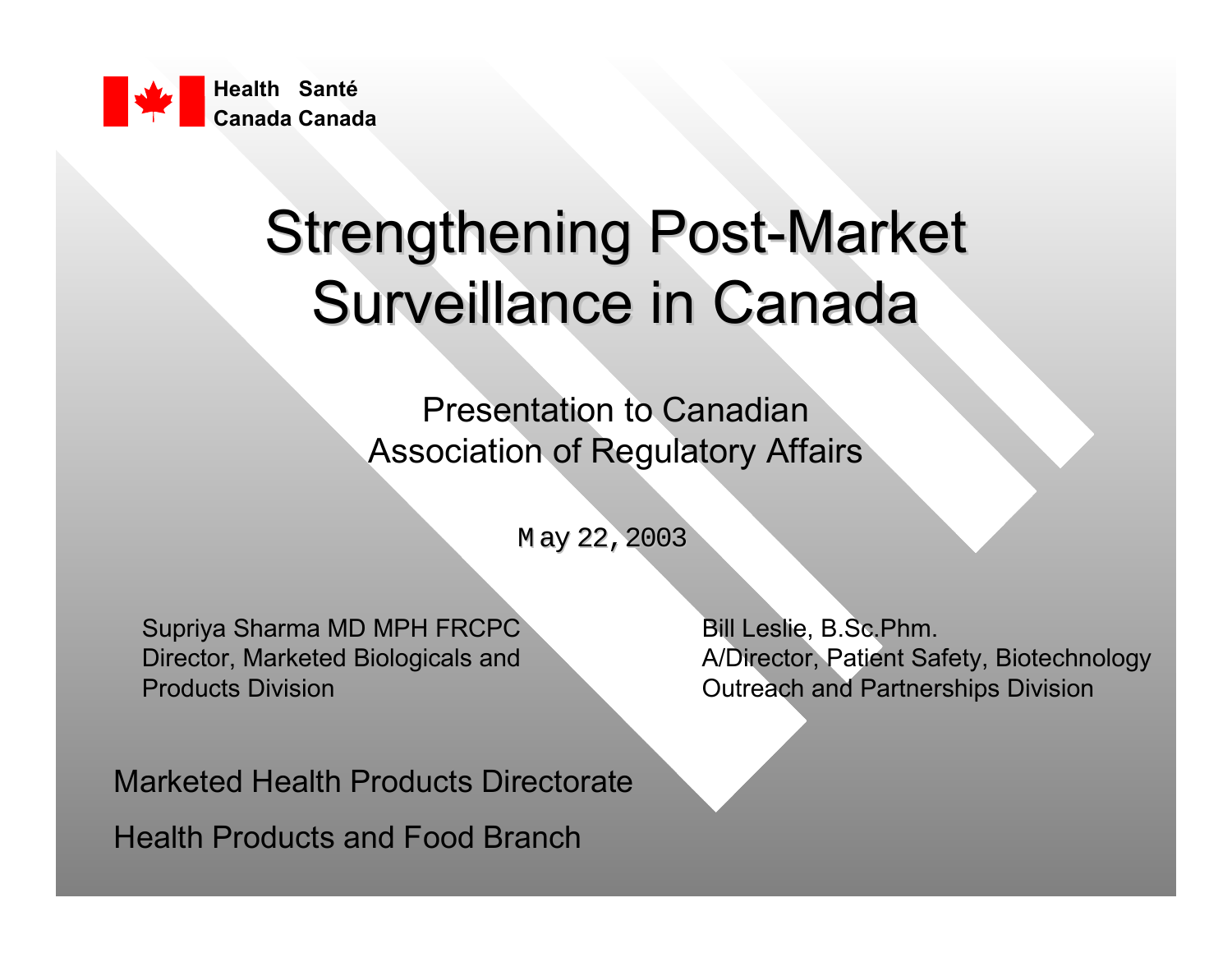#### **Overview**

- ¾What is the Marketed Health Products Directorate (MHPD)?
- ¾What is MHPD positioning in Health Products & Food Branch (HPFB)?
- **≻How is MHPD structured?**
- ¾What are the primary roles & responsibilities of MHPD?
- ¾How does MHPD work with product specific Directorates?
- ¾What are the current activities to strengthen surveillance?

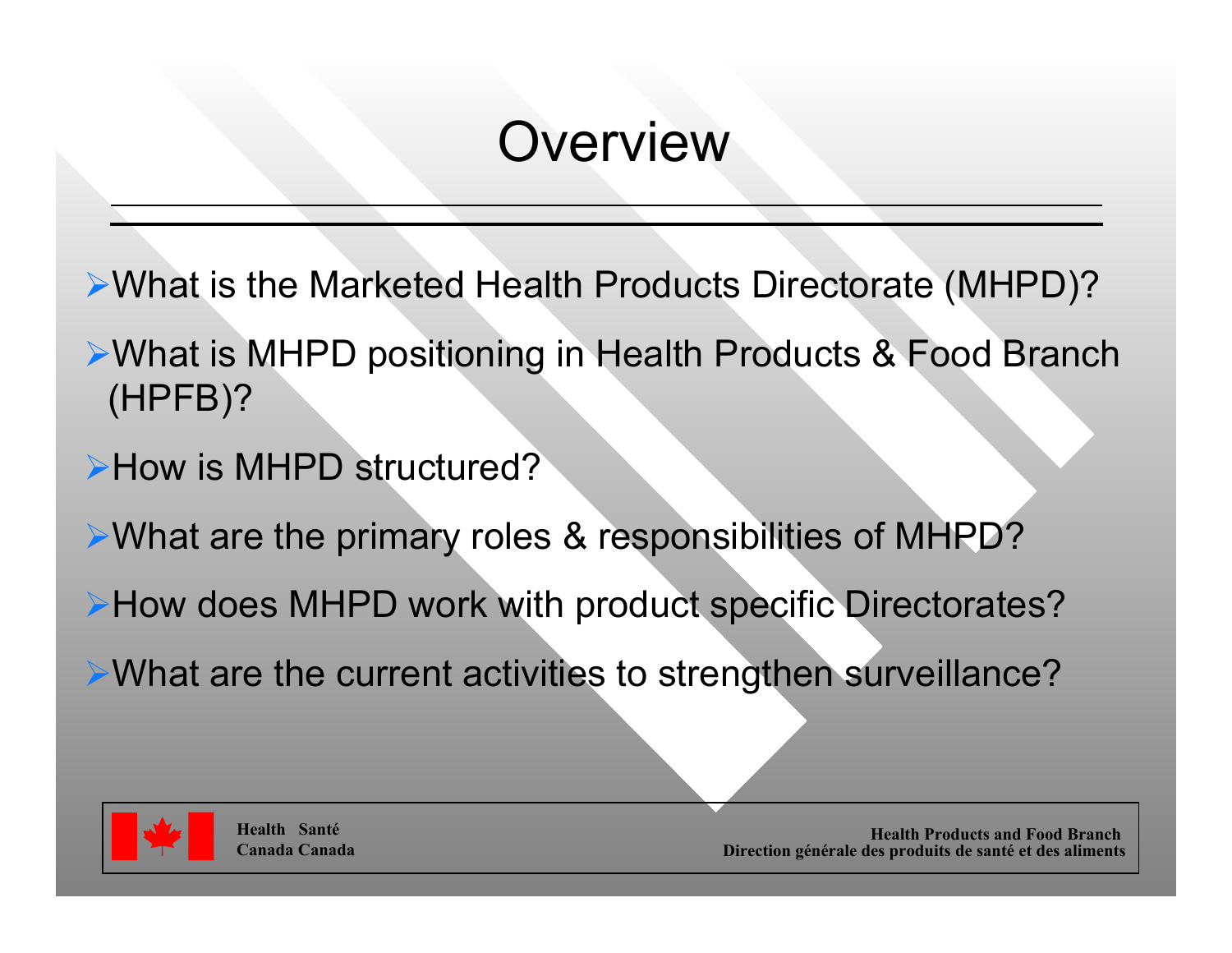#### Marketed Health Products Directorate (MHPD)

- ¾Coordinates post-market monitoring of marketed health products, previously centered in the Bureau of Licensed Product Assessment
- ¾Builds on 40 plus year history of pre- and post-market activities in Health Protection Branch and later Health Products and Food Branch (HPFB)
- ¾Works to assure HPFB programs take a consistent approach to monitor, assess, and intervene concerning marketed health products
- ¾Regulatory responsibility for marketed health product lines remains with currently responsible product specific Directorates:
	- ¾Biologics & Genetic Therapies Directorate (Blood, Vaccines, Biotechnology Products)
	- ¾Therapeutic Products Directorate (Pharmaceuticals & Medical Devices)
	- ¾Veterinary Drugs Directorate

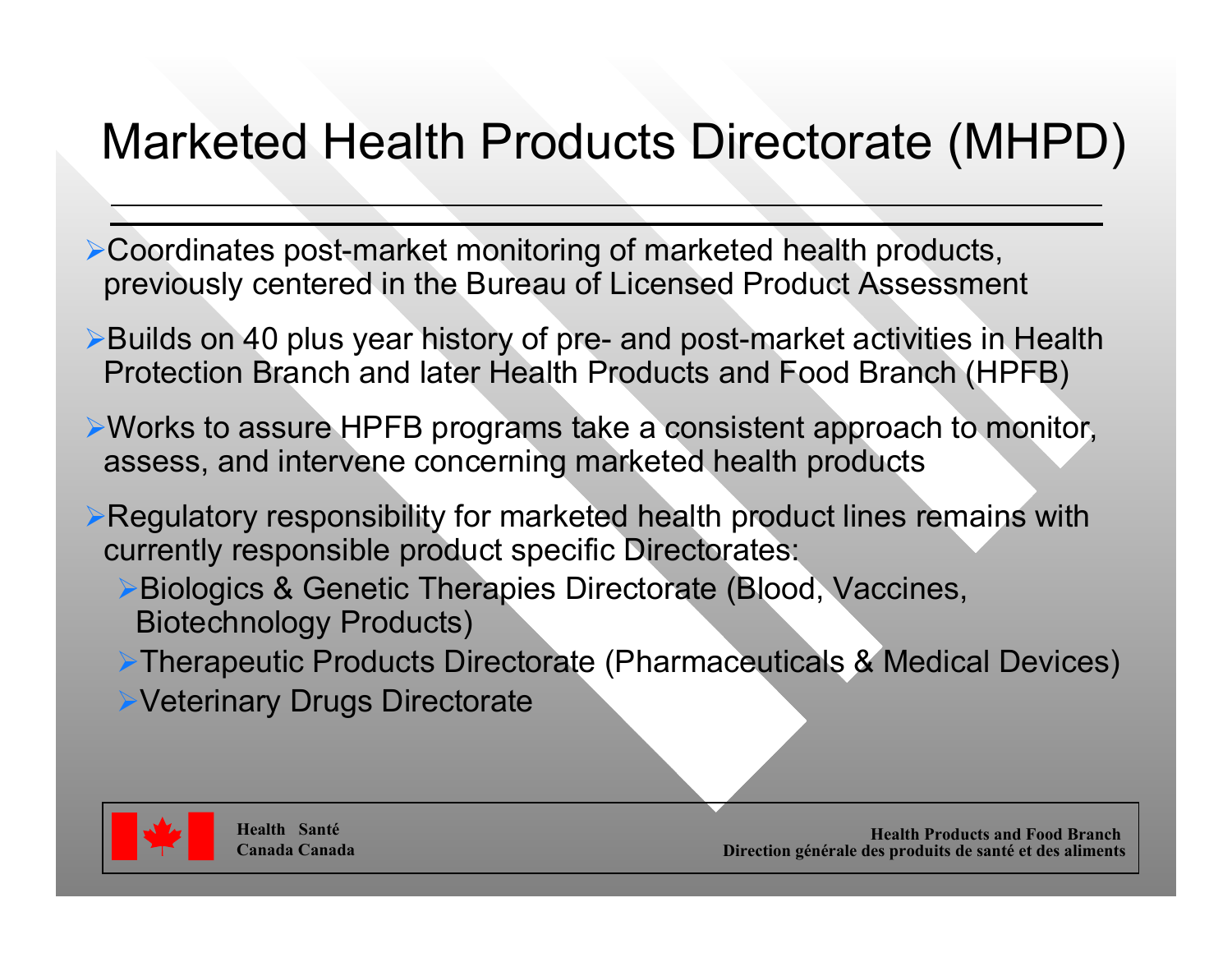#### Health Products and Food Branch Mandate

¾Take an integrated approach to the management of the risks & benefits to health related to health products & foods:

¾Minimize health risk factors to Canadians while maximizing safety provided by the regulatory system for health products & foods;

¾Promote conditions that enable Canadians to make healthy choices & provide information so that they can make informed decisions about their health



**Health SantéCanada Canada**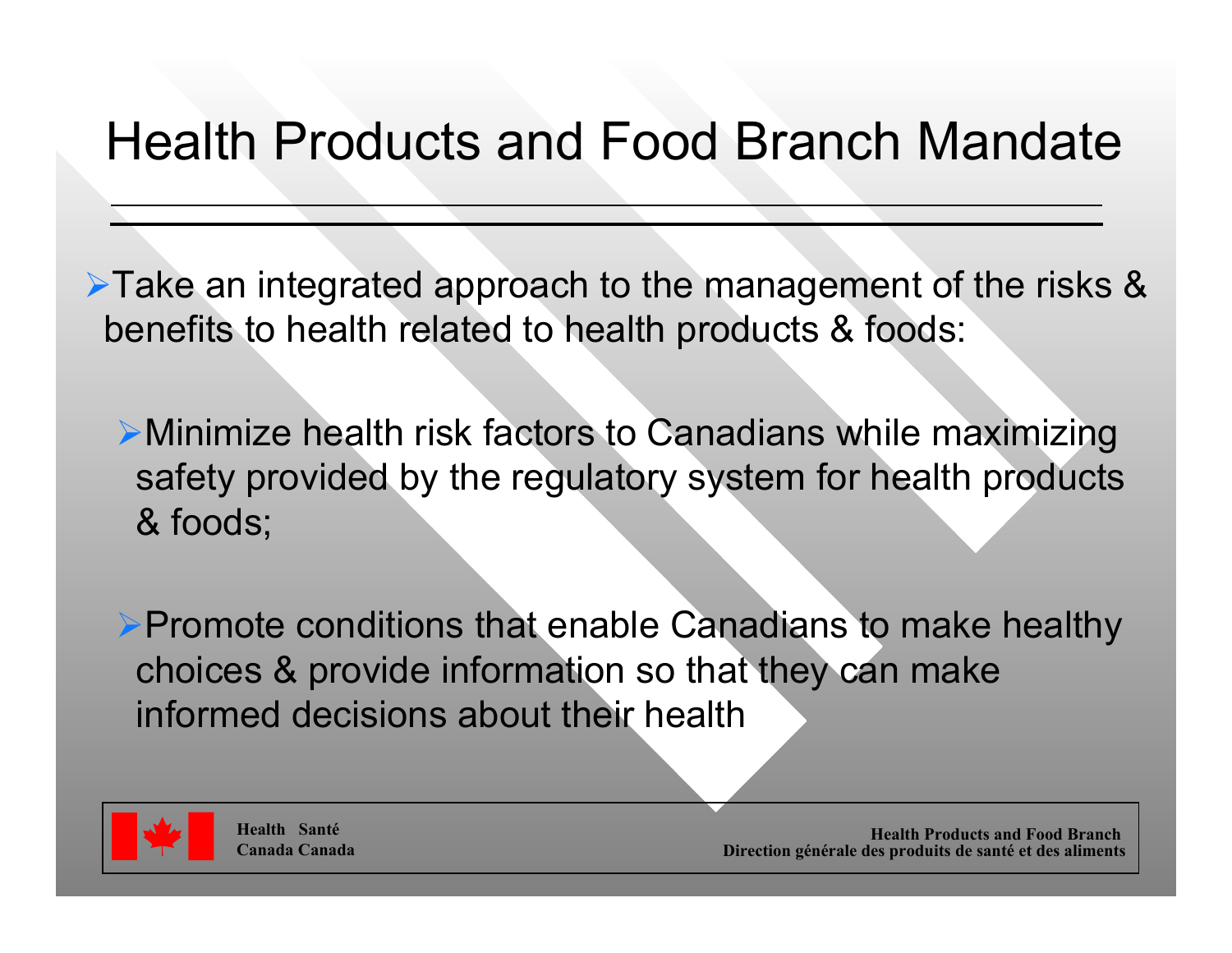# MHPD Divisions

- ¾ Marketed Pharmaceuticals
- ¾ Marketed Biologicals and Biotechnology Products
- ¾ Marketed Natural Health Products
- ¾ Marketed Medical Devices
- ¾ Marketed Health Products Safety and Effectiveness Information
- ¾ Active Surveillance and Clinical Epidemiology
- ¾ Therapeutic Effectiveness and Product Utilization
- ¾ Patient Safety, Outreach and Partnerships
- ¾ Operations and Policy

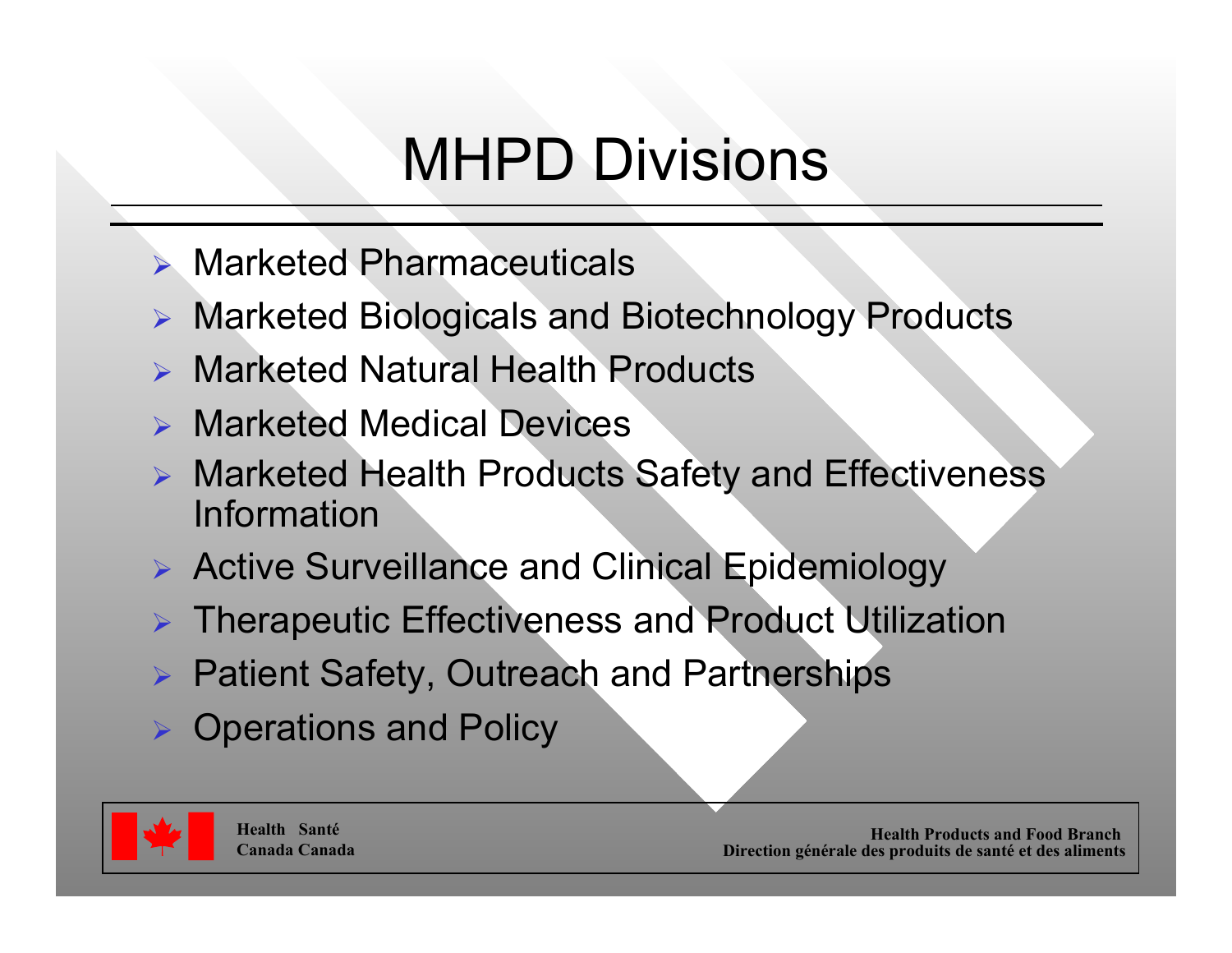#### Health Canada's Post-Market Surveillance Program

- ¾ Carried out in several Branches and Directorates:
	- ¾ Spontaneous adverse reaction and medication incident reporting for pharmaceuticals, biologic and biotechnology products, natural health products (MHPD)
	- ¾ Immunization schedule vaccine surveillance Population and Public Health Branch (PPHB)
	- ¾ Medical Device complaint reporting Health Products and Food Branch Inspectorate (HPFBI)
	- ¾ Acute transfusion reaction monitoring for blood and blood products – Biologics and Genetic Therapies Directorate (BGTD)
	- ¾ Transfusion Transmitted Injuries Surveillance System (PPHB)

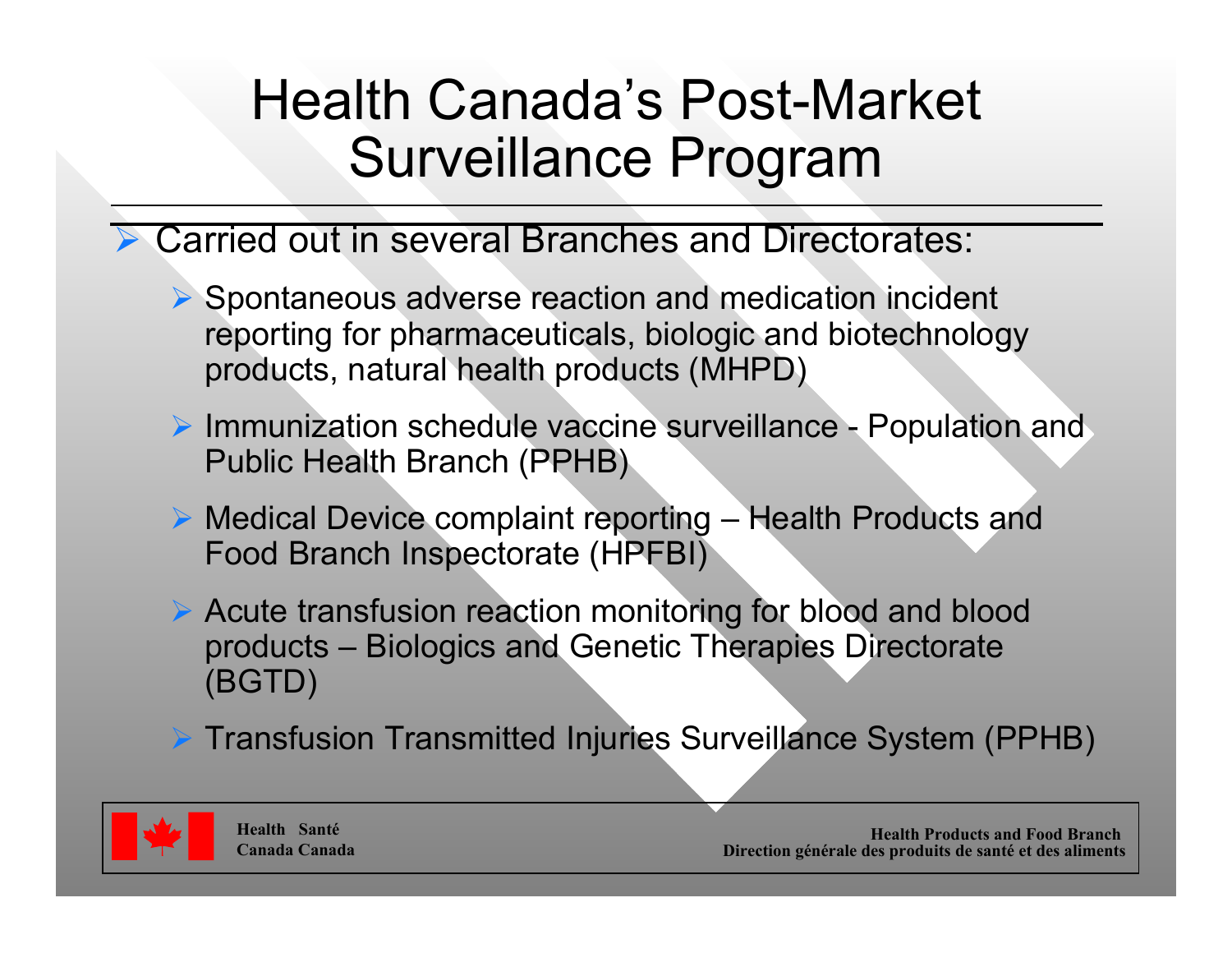#### Health Canada's Post-Market Surveillance Program

- ¾ Voluntary reporting by health professionals, with mandatory reporting by manufacturers
- ¾ Encourages pre- and post-approval surveillance partnerships among Health Canada's regulatory and public health organizations
- ¾ Highlights importance of risk management (including risk communication) methodologies
- **▶ Responds to international obligations and** opportunities concerning post-market surveillance of marketed health products

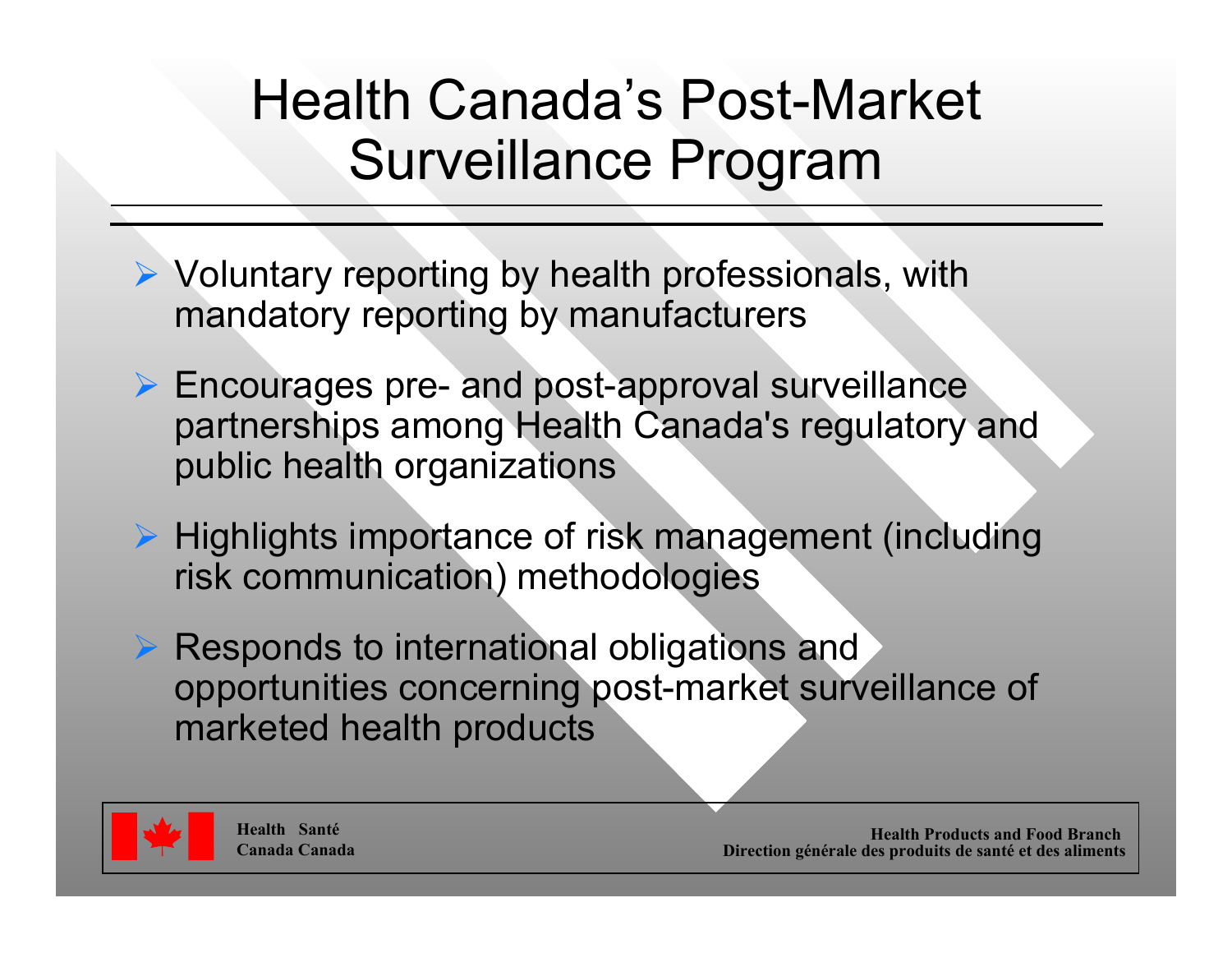#### Main Goals of Health Canada's Post-Market Surveillance Program

- ▶Recognize as early as possible new safety and effectiveness information (ex. signal detection)
- ¾Refine and add to information on suspected or known adverse reactions
- ¾Review the benefits and risks of one product compared with others and other types of therapy to enable informed evidence-based decision-making
- ¾Communicate the information in a way that improves therapeutic practice

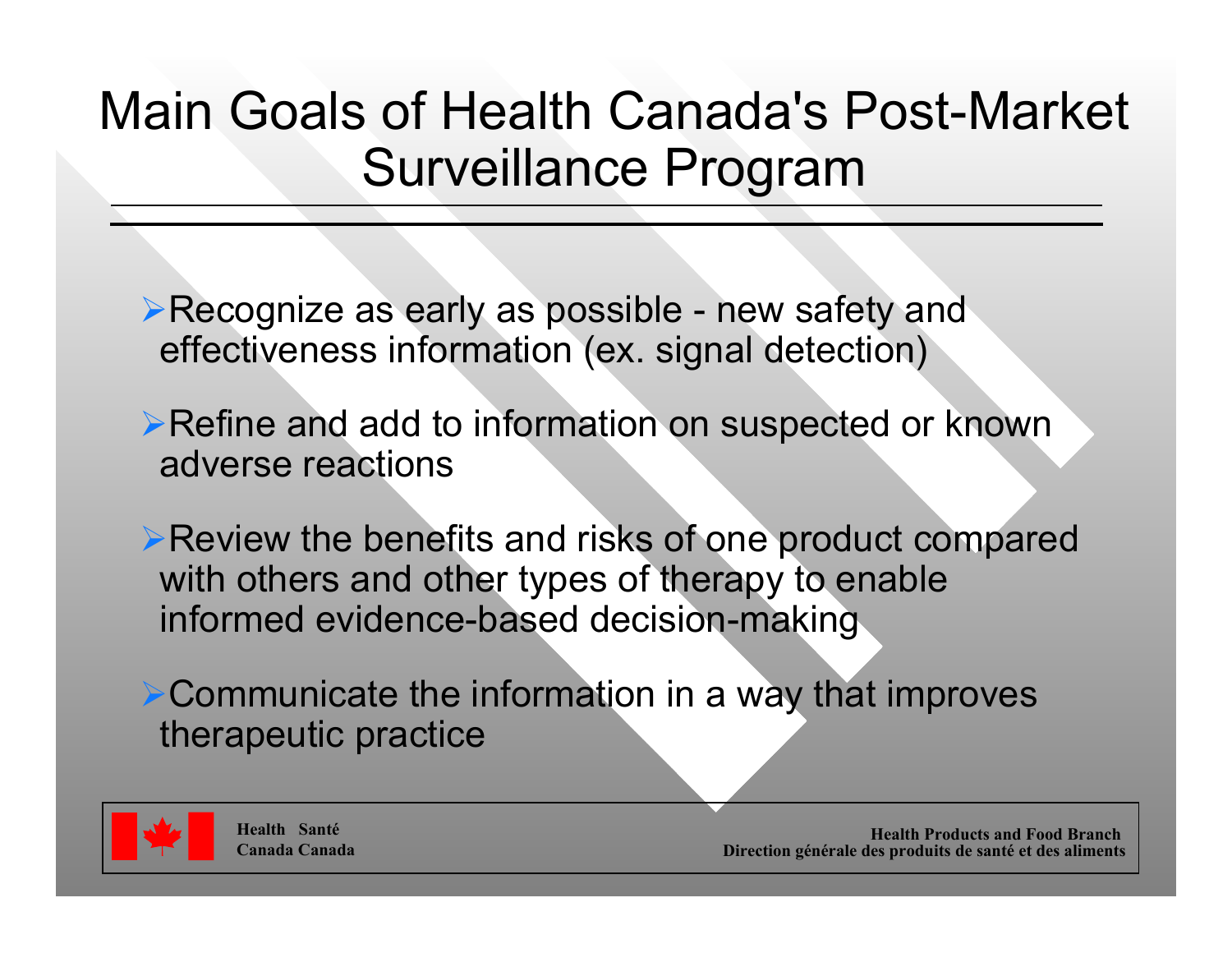#### Post-Approval Assessment Activities

#### FIGURE 3. POST-APPROVAL ASSESSMENT ACTIVITIES

#### **RISK MANAGEMENT**





**Health SantéCanada Canada**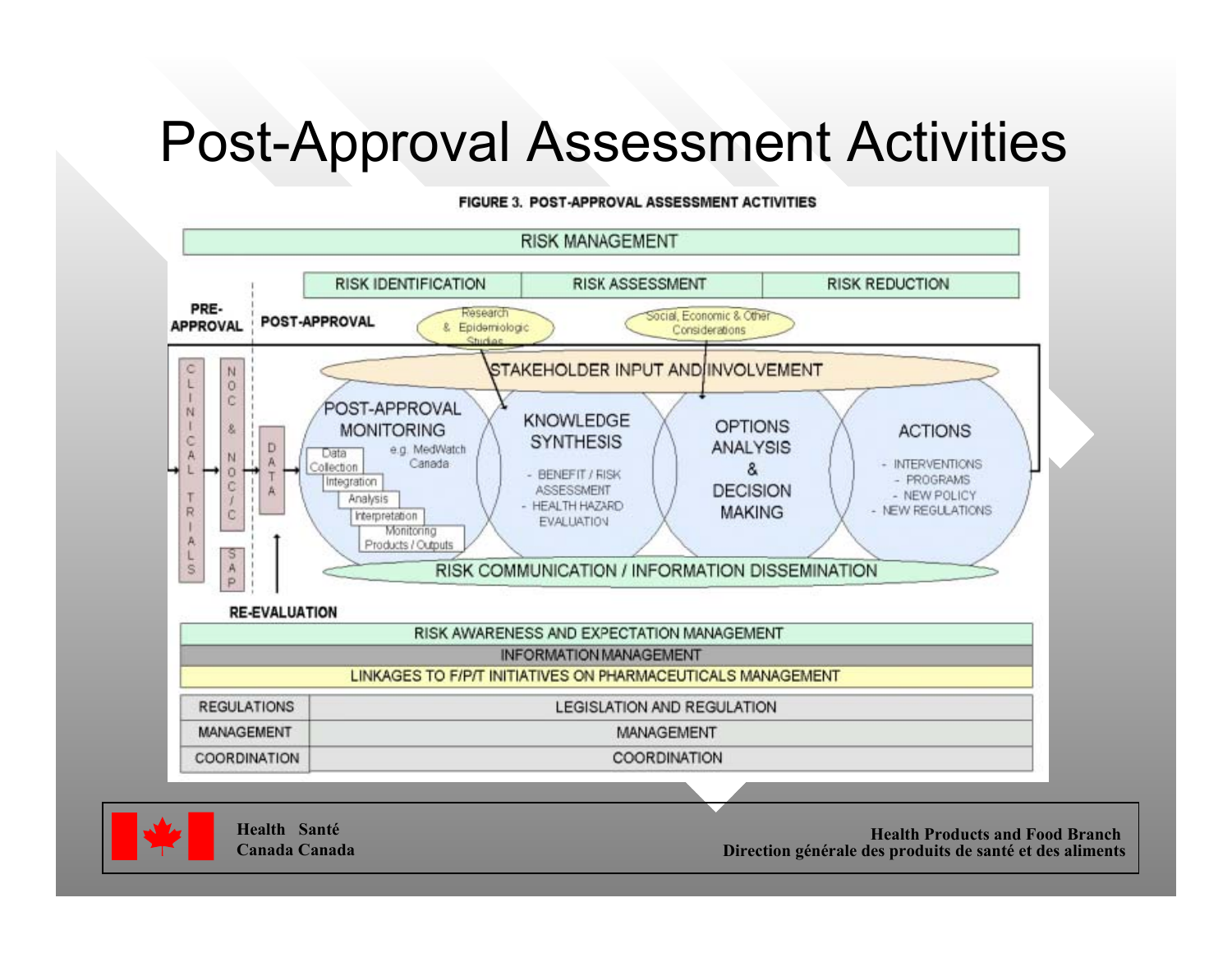### Post-market Surveillance Activities**Summary**

#### ¾Risk Management:

- ¾ Risk Identification information collection and monitoring, signal generation
- $\triangleright$  Risk Assessment information integration and analysis
- ▶ Risk Reduction and Mitigation market interventions
- ¾ Risk Communication to consumers and health care providers

#### ¾Other Activities:

- ¾ Utilization and therapeutic effectiveness activities
- ¾ Partnerships with patient groups, health care providers & organizations
- $\triangleright$  Regulatory review as it pertains to post-market surveillance issues

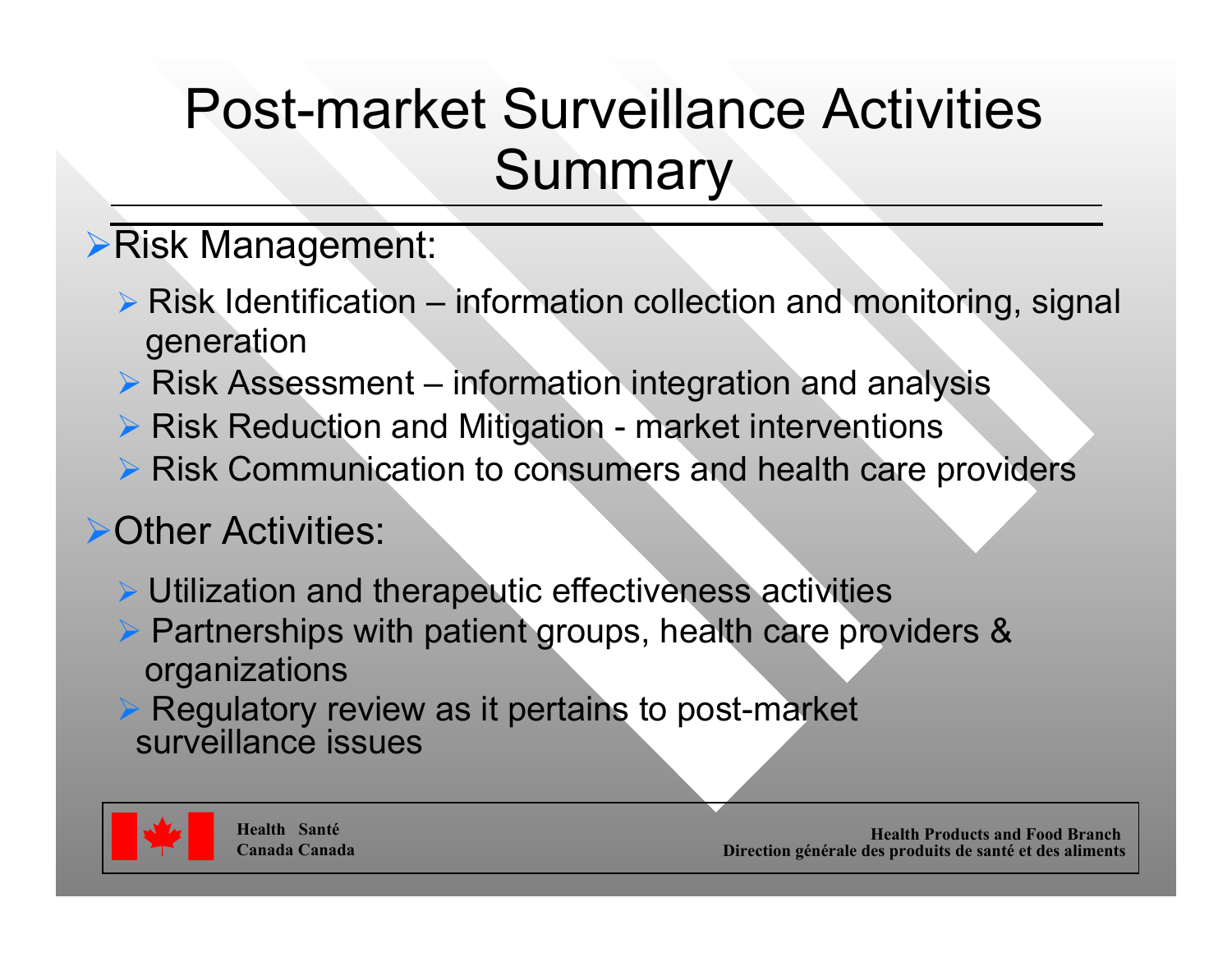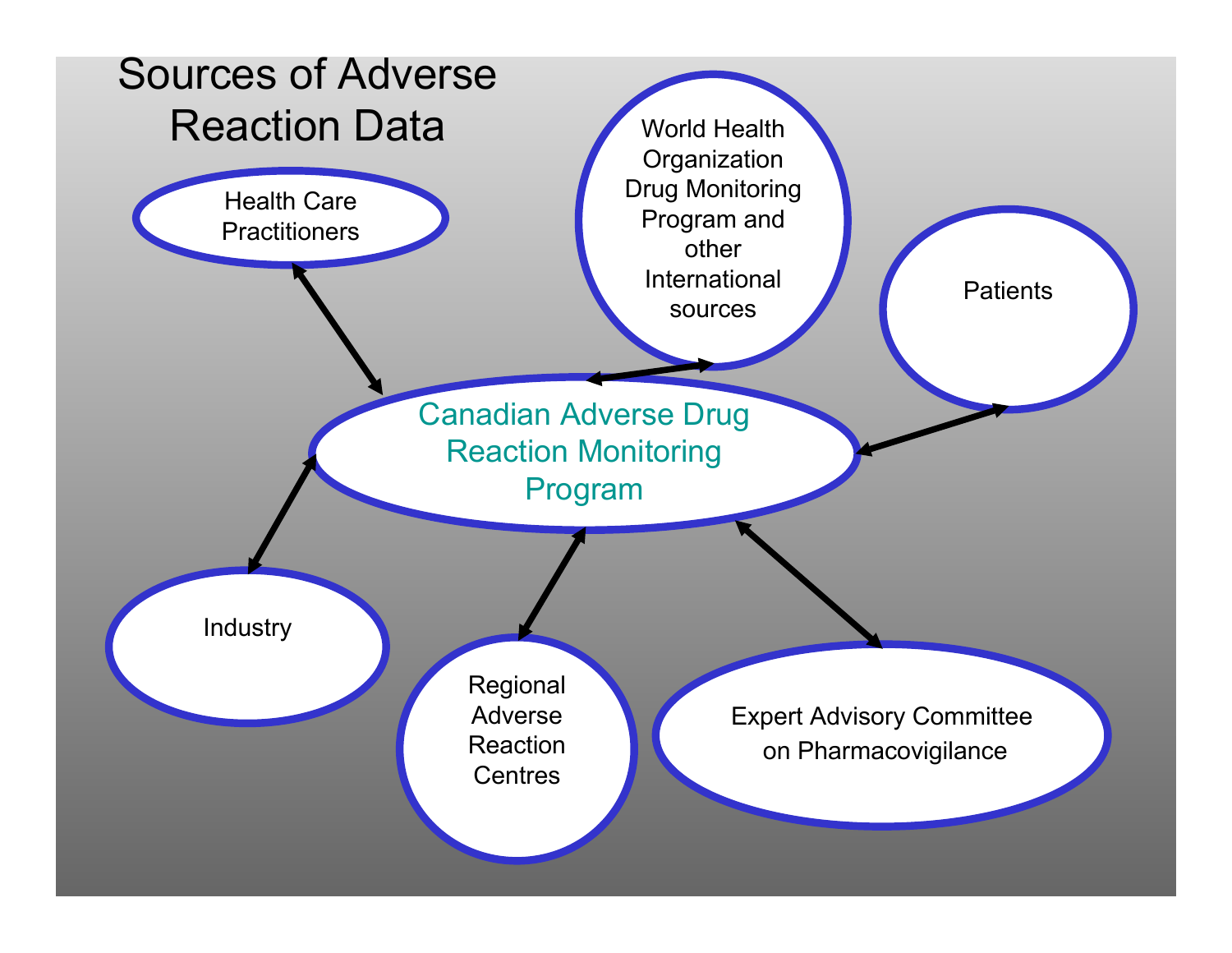## Continuum of Information Sharing

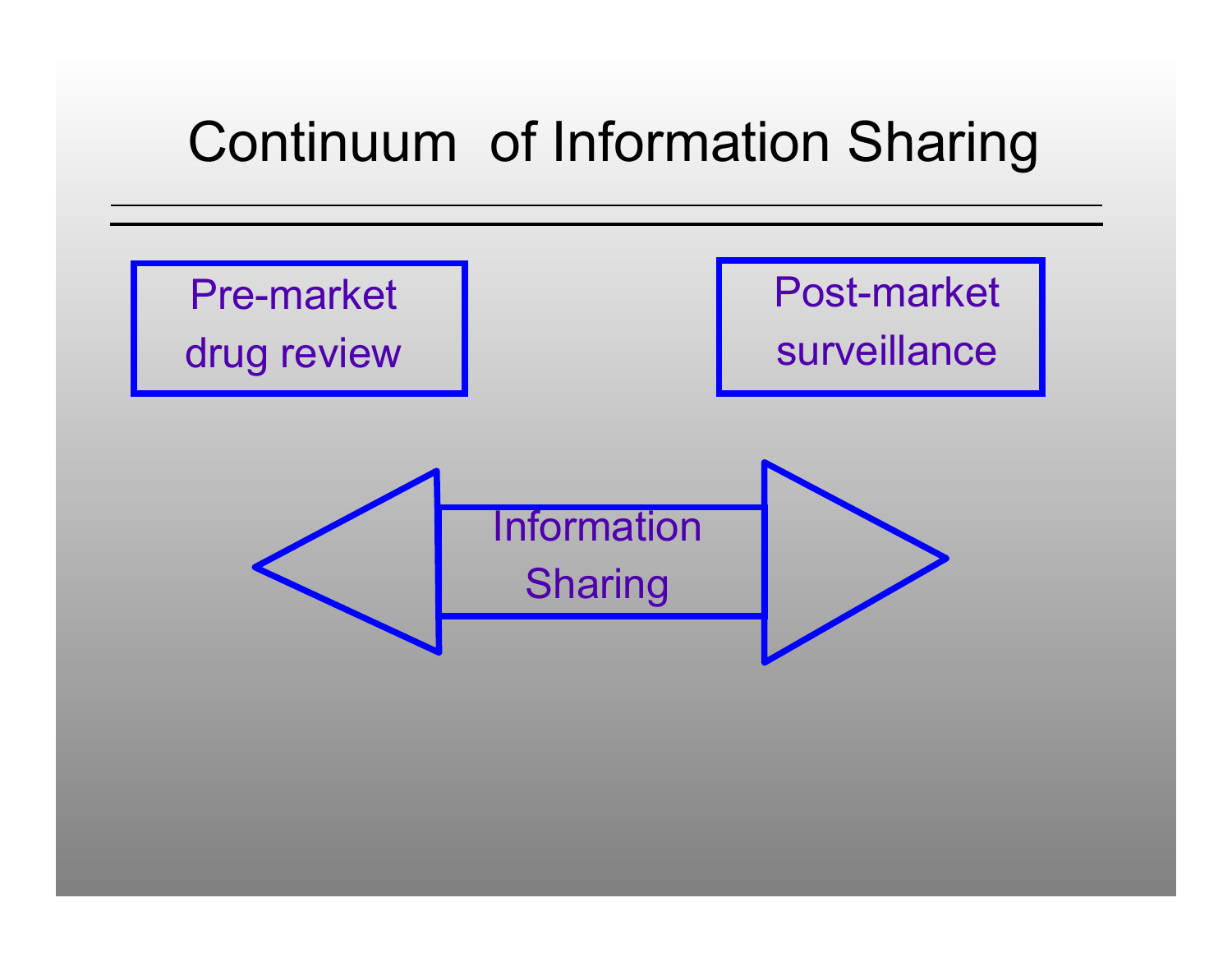#### Decision-Making Framework

- ¾Decision-making process;
- ¾Risk-Management Committees at Directorate, Branch and Departmental levels;
- ¾Team-work used to make written summaries of reasons for decisions;
- ¾Management decisions on ways to communicate new risks (e.g. advisories, notices).

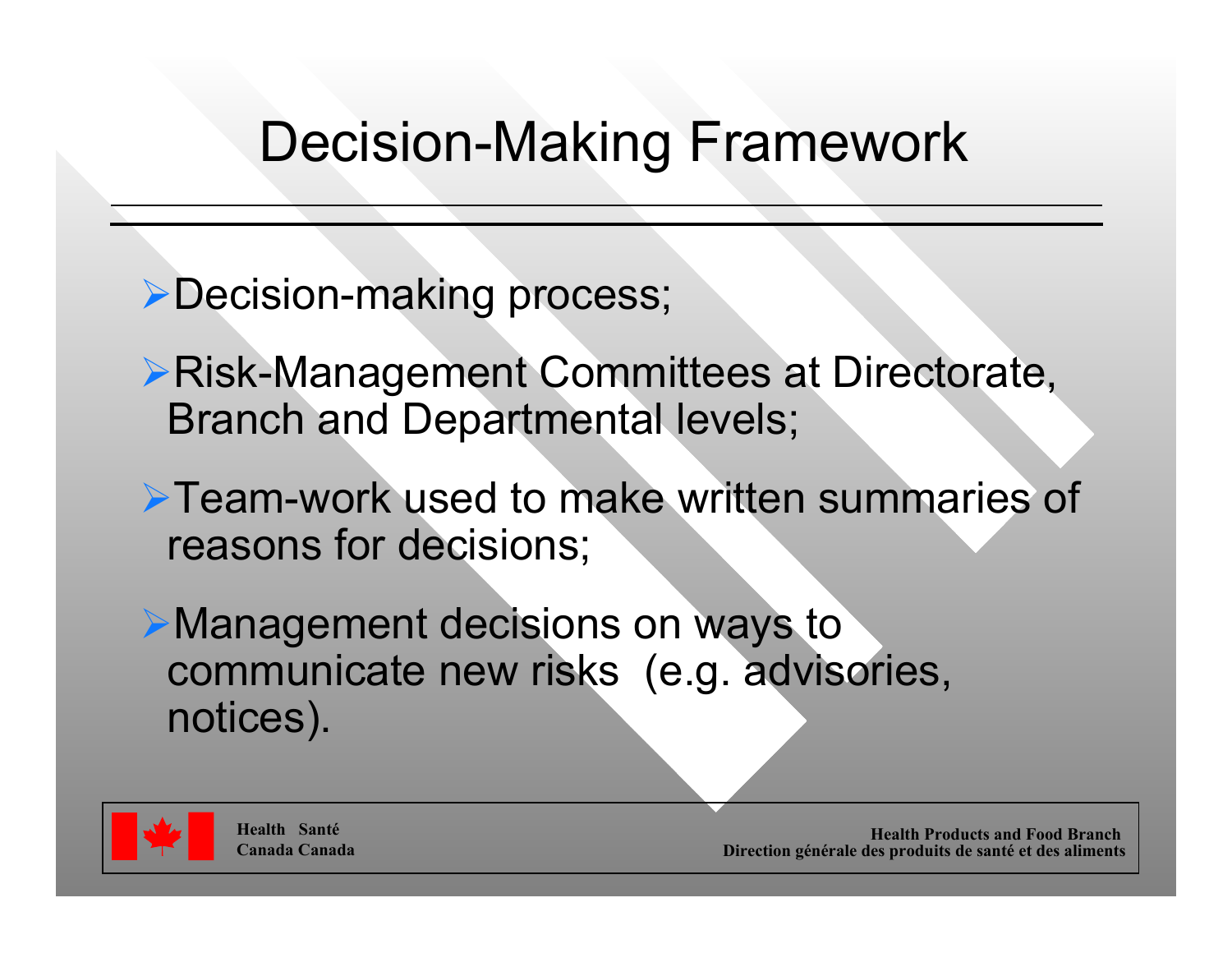### Collaboration between MHPD andother Directorates

- ¾ Membership at risk management meetings ¾Working groups on product specific risk issues
- ¾ Regular bilateral meetings
- **▶ Sharing of results of post-market safety** assessments
- ¾ Coordinated risk communication plans



**Health SantéCanada Canada**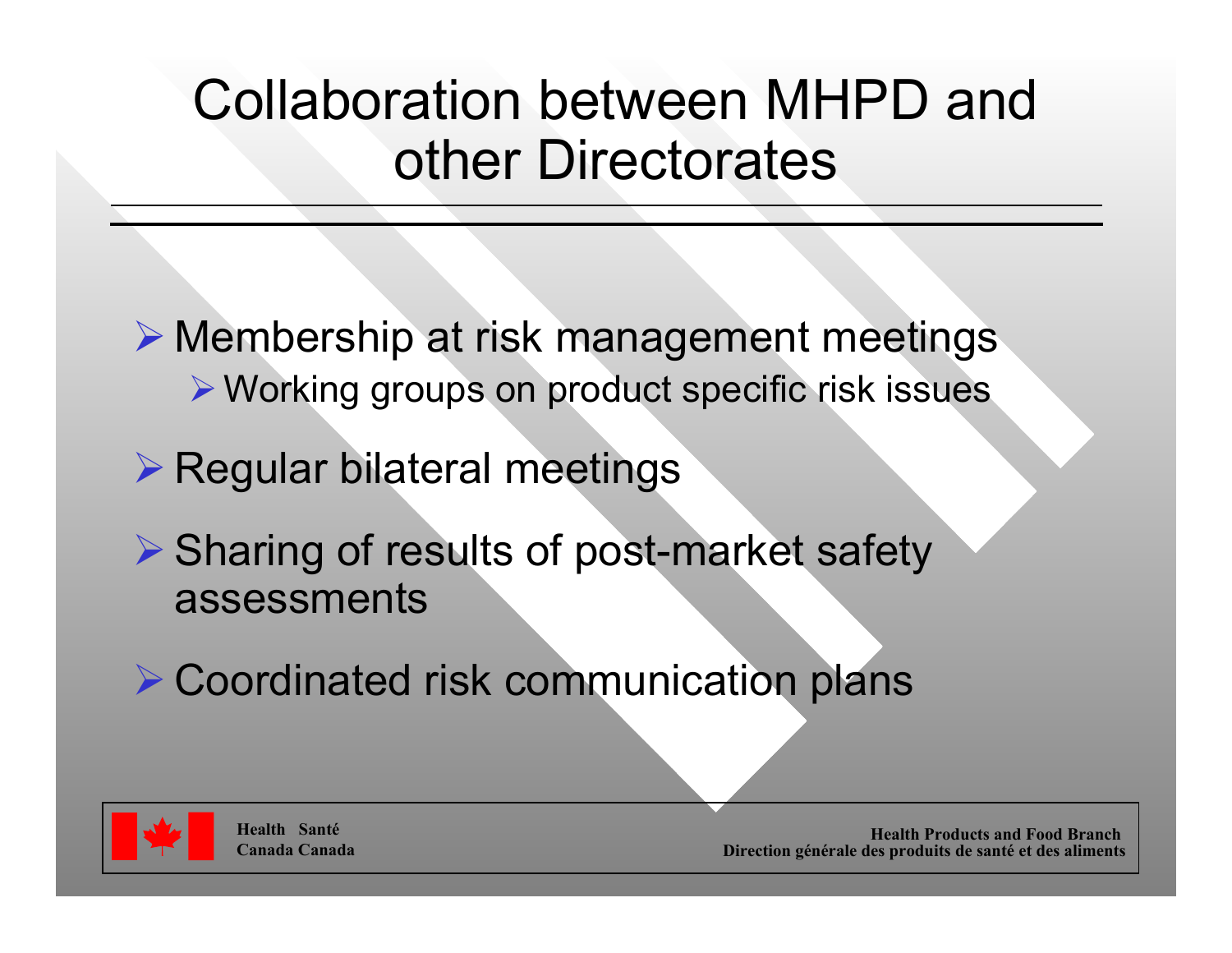# Current Activities to Strengthen Post-Market Surveillance

- ¾ Risk Communication
- ¾ Therapeutic Effectiveness
- ¾ Medication Incident Reporting & Prevention



**Health SantéCanada Canada**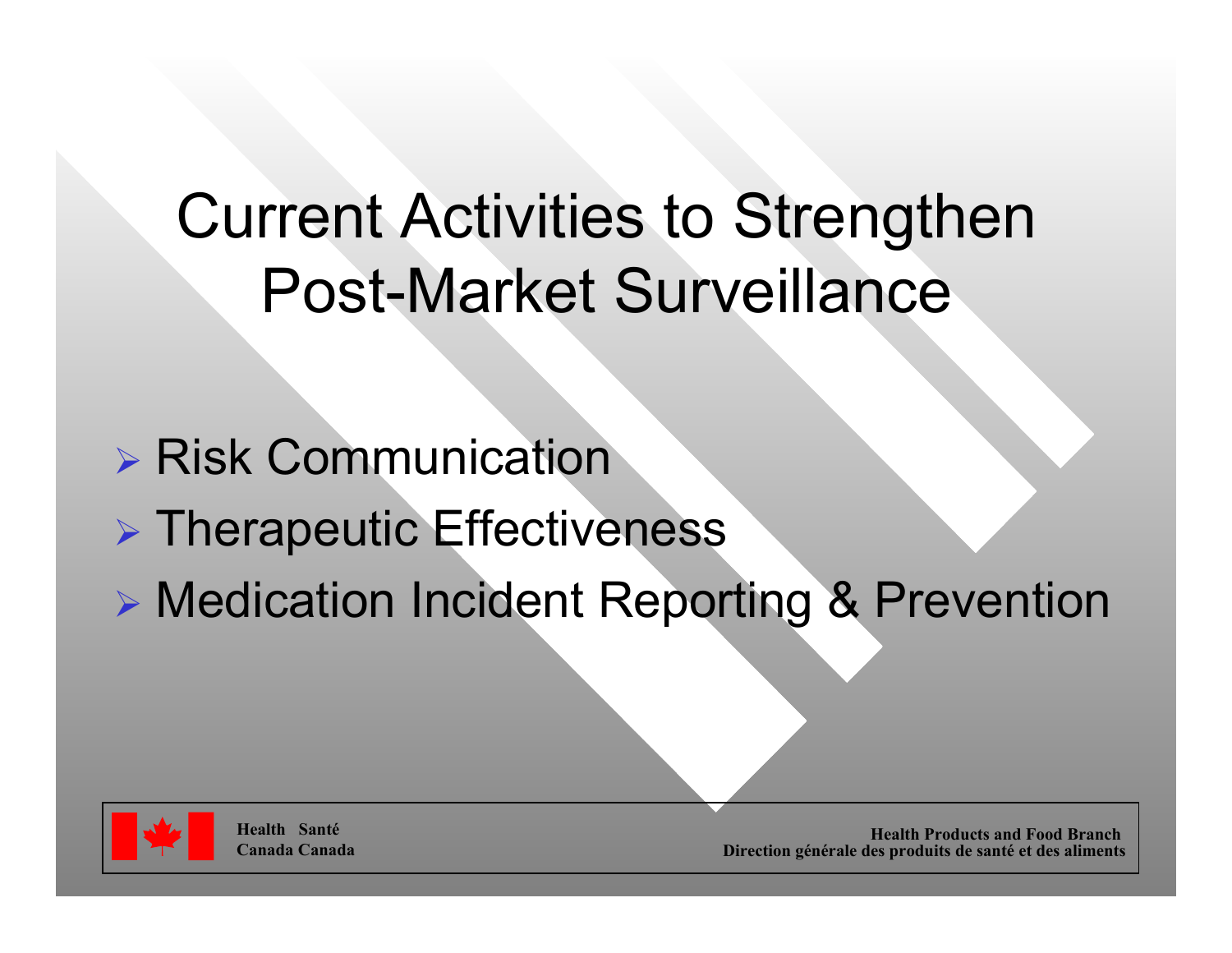# Risk Communication

- ¾ Workshops to address communication of new safety information about marketed health products
- ¾ Research to assess the effectiveness of current risk communication tools and mechanisms
- ¾ Examples of current tools used for risk communication



**Health SantéCanada Canada**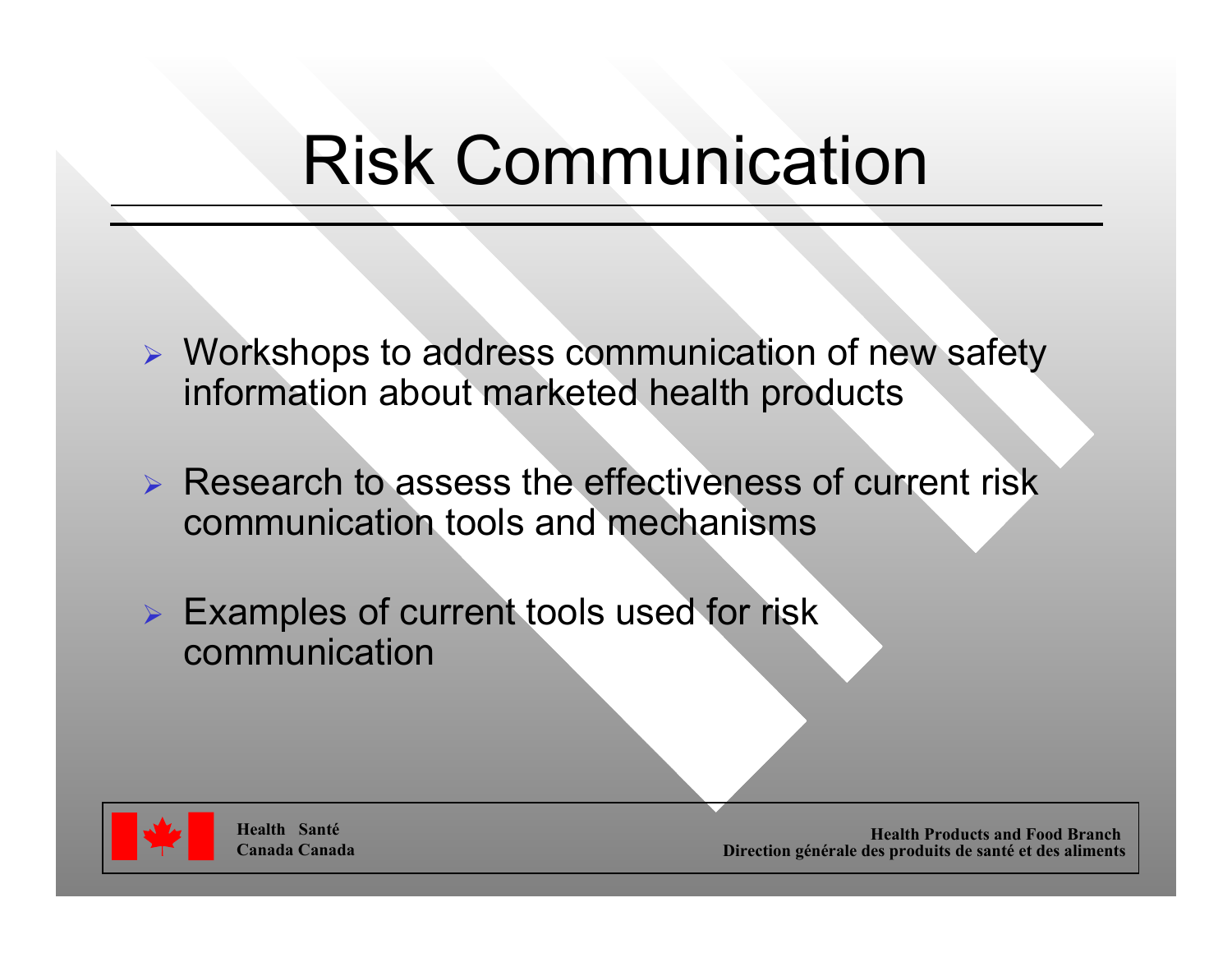#### Communicating Drug Safety Information

¾November 2001, stakeholder workshop generated two key messages on which to build:

¾There is need for a culture shift to a shared responsibility for drug safety issues

¾New safety information must be developed and disseminated in a manner to ensure it is targeted, timely, and available at the point of care

¾Summary proceedings available at: http://www.hcsc.gc.ca/english/protection/drugs.html

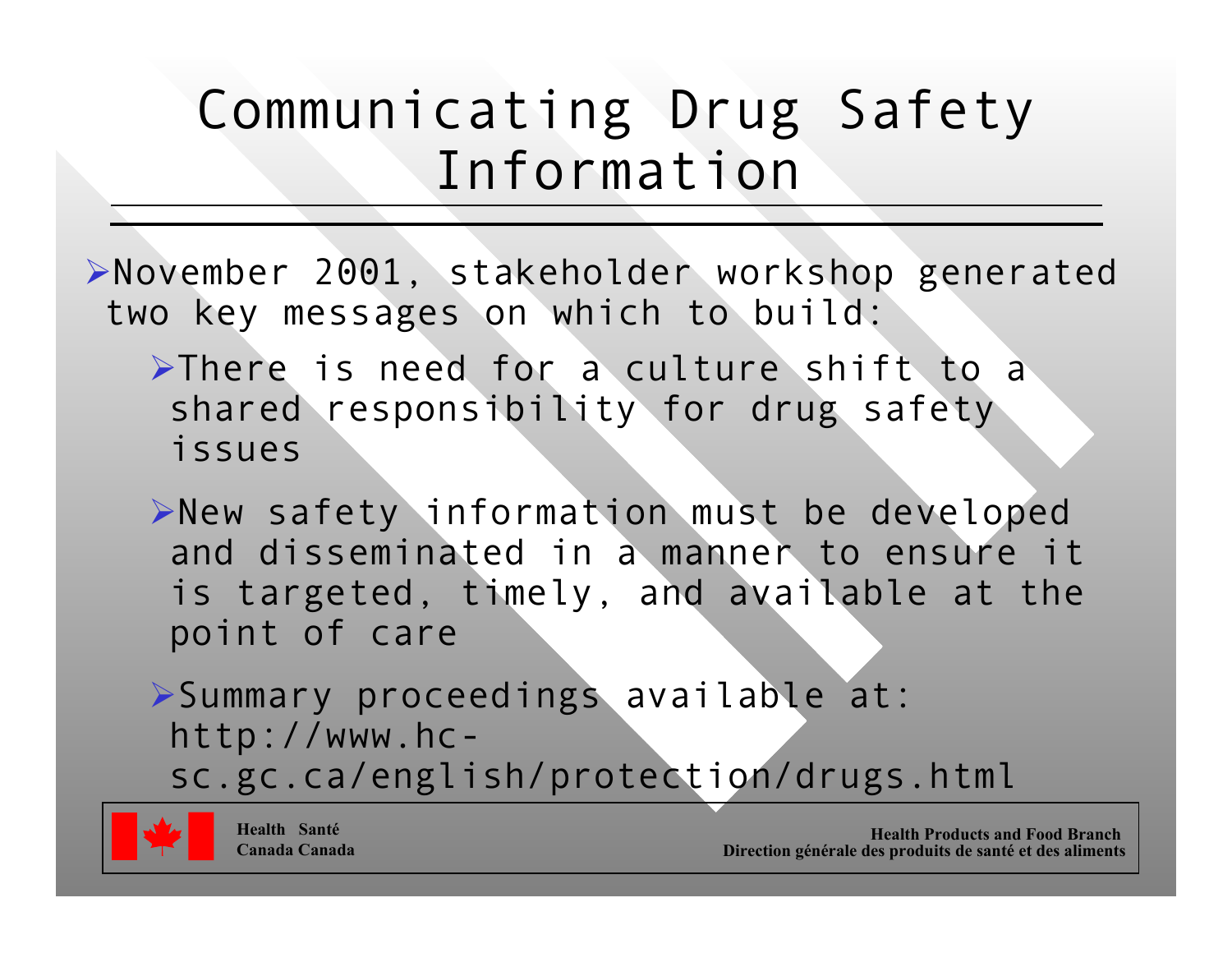#### Communicating Drug Safety Information II

Follow up Stakeholder Workshop March 2003

- ¾ Part of HPFB's mandate is to minimize health risk factors while maximizing safety provided by the regulatory system
- $\triangleright$  Industry has a responsibility to provide products consistent with the regulatory framework
- ¾ Health professionals ensure consumers receive appropriate information to ensure safe & effective use of those products
- ¾ Consumers have a responsibility to make informed choices about their health

*… a shared responsibility*

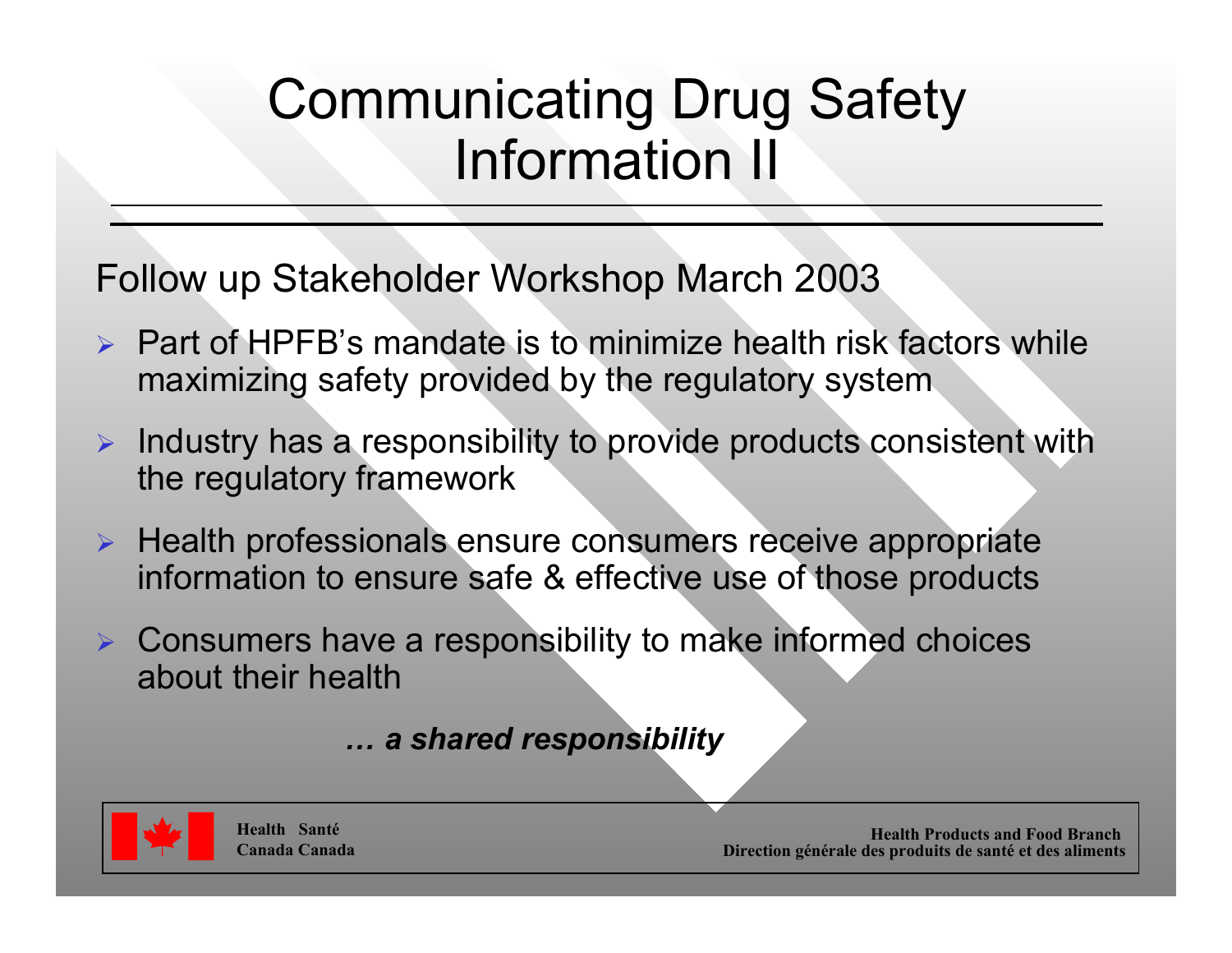# Identified Priorities

¾ Primary are crafting & packaging messages, dissemination, & integrating information into daily practice & use

- $\triangleright$  Be strategic, choose actions to deliver significant results:
	- $\triangleright$  do fewer things but do them well

¾ Most critical areas to direct effort & resources:

- ¾ effective, recognizable, easily accessed tools, graded to importance
- ¾ working relationships with professionals & associations
- ¾ build awareness among providers of importance of reporting adverse events & using new safety information
- ¾ undertake awareness campaigns at all levels including consumers
- ¾ Participants demonstrated commitment to "shared responsibility"

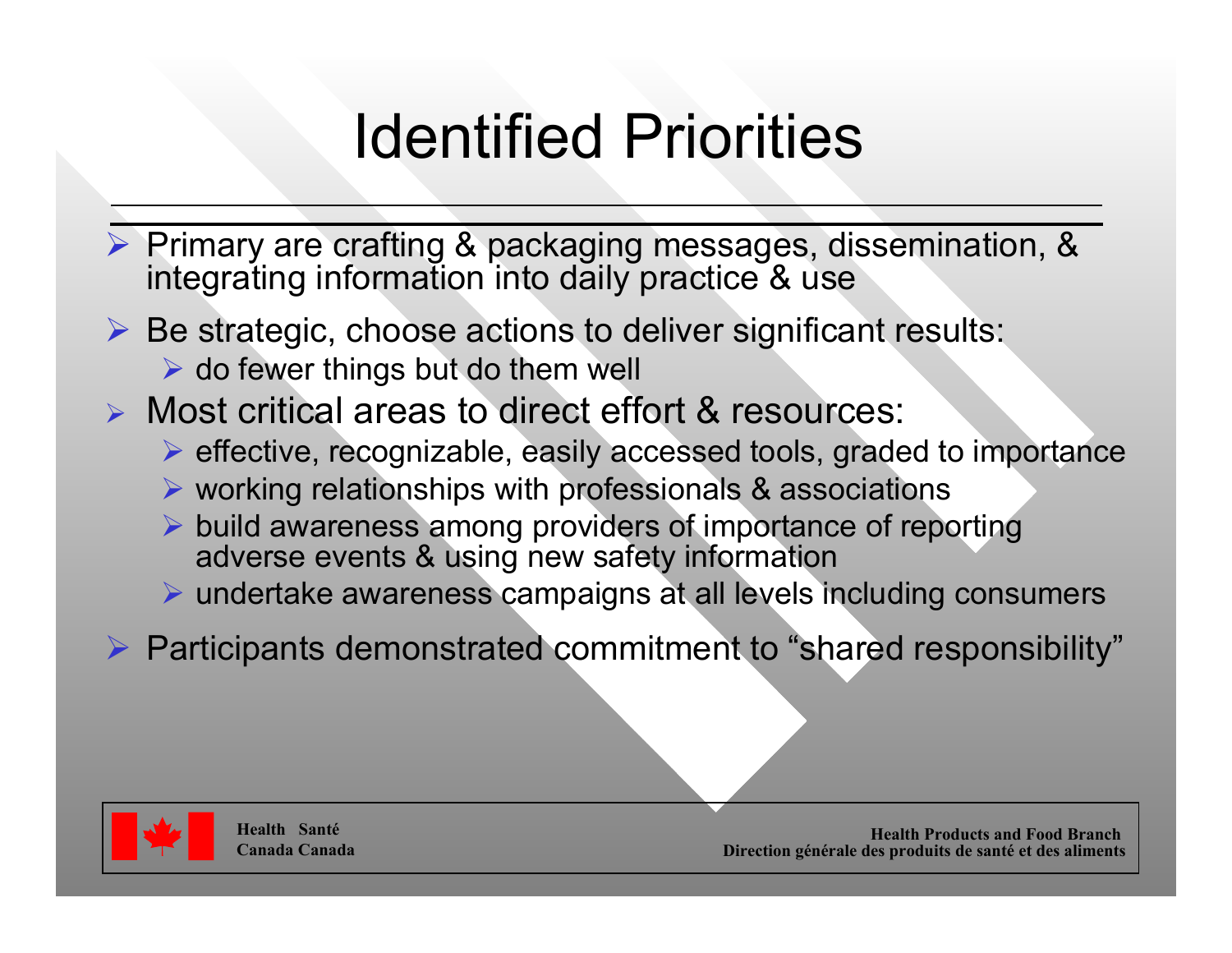## Public Opinion Survey Project

- ¾ MHPD is conducting a survey on several key issues involving post-market surveillance & marketed health product risk communication including:
	- ¾Effectiveness of current methods for communicating new safety information about marketed health products
	- ¾ Mandatory reporting of serious adverse drug reactions by health care professionals
	- $\triangleright$  Requirement to obtain informed consent from patients before reporting adverse drug reactions

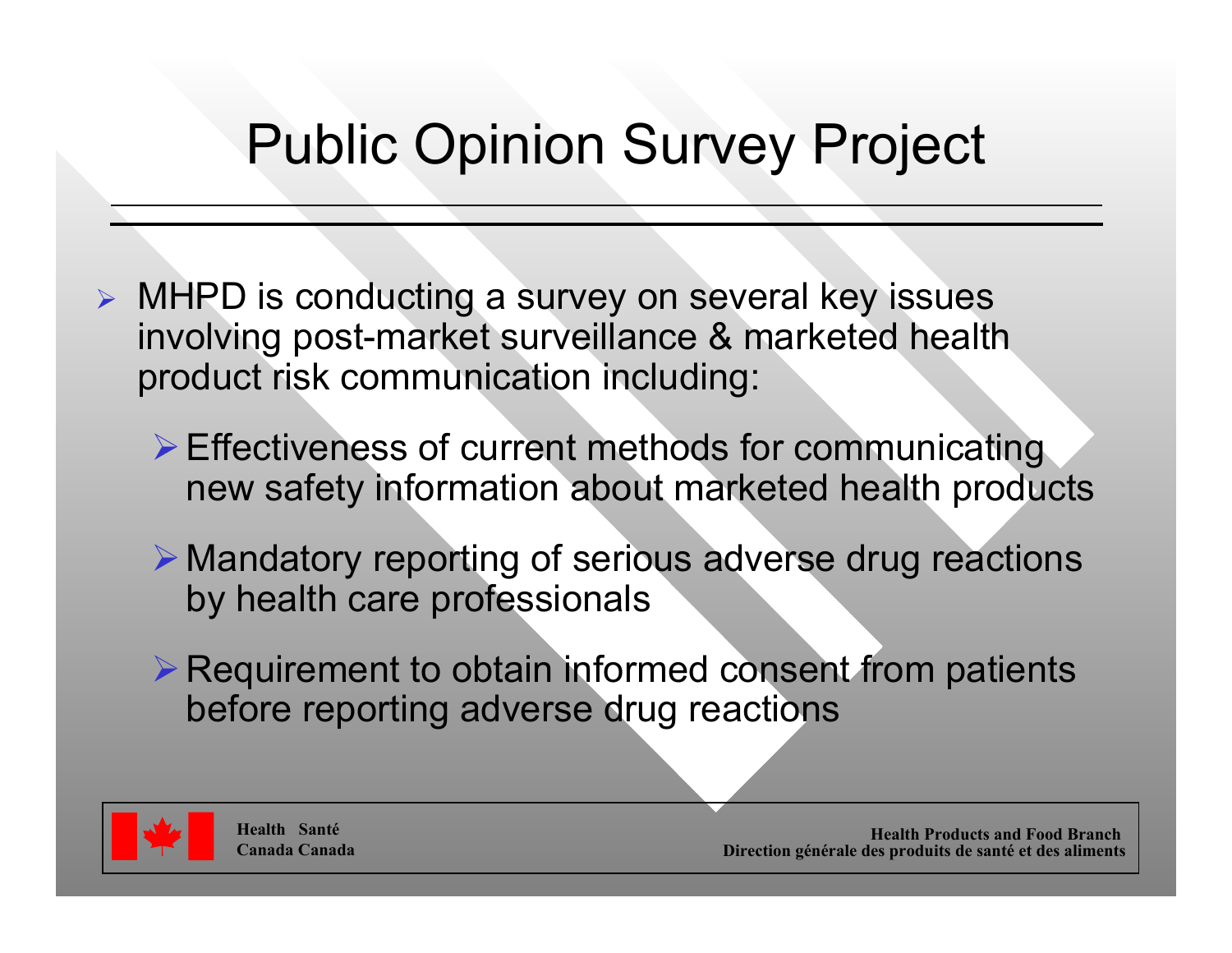# Risk Communication Mechanisms

Health Canada website

- www.hc-sc.gc.ca/english/protection/drugs.html
- Dear Health Care Professional Letters
- Canadian Adverse Reaction Newsletter
- Public advisories and warnings
- It's Your Health newsletter
- Product Monographs and Patient Package Inserts and labels
- Subscribe to Health\_Prod\_Info for up to date information by e-mail
	- www.hc-sc.gc.ca/hpb-dgps/therapeut/htmleng/mail\_list.html

Toll-free numbers for consumer & health professional adverse event reporting - Telephone (866) 234-2345 or Fax (866) 678-6789

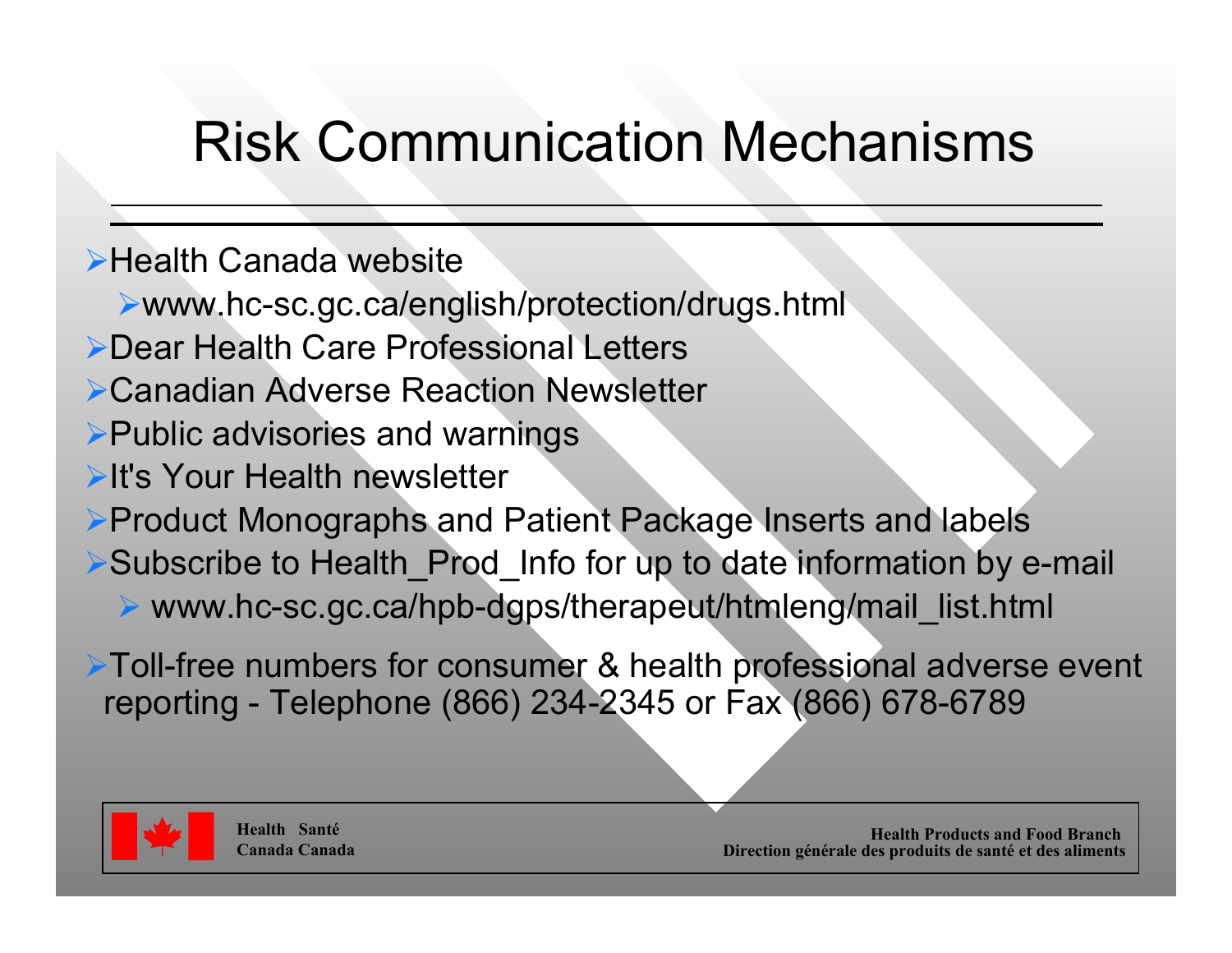# Therapeutic Effectiveness Initiative

¾Options being developed & analyzed regarding establishment of a National Program for Therapeutic Effectiveness Surveillance that would:

- ¾add to risk information (safety surveillance) to permit benefit-risk assessments of marketed health products
- ¾be shared with product-specific Directorates in evaluation of similar (class) new drug submissions
- ¾be shared with Common Drug Review process as part of the F/P/T process concerning drug benefit plan formulary decision recommendations
- ¾assist in preparation of Benefit-Risk Management, Health Product Promotion and Risk Communication vehicles
- ¾enhance transparency of surveillance of marketed health products; enabling health professionals & consumers to make informed decisions

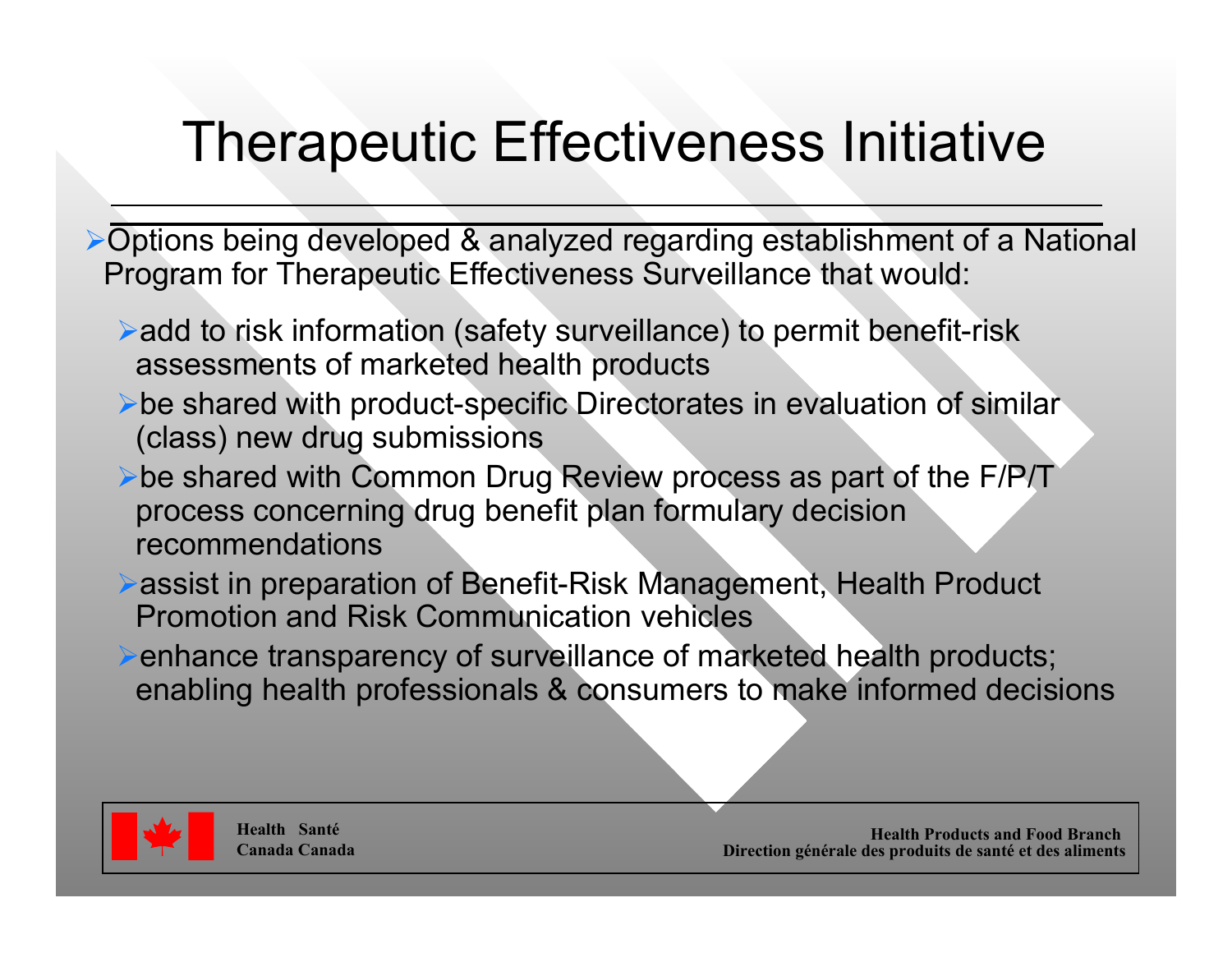#### Canadian Medication Incident Reporting & Prevention System

¾Health Canada leads a Coalition of health care organizations, including consumers, with a mandate to develop a business plan for a comprehensive, viable, sustainable, & affordable medication incident reporting & prevention system that will:

- ¾Enhance the safety of the Canadian medication use system by focusing on the reduction of harm caused by preventable medication incidents;
- ¾Address need for a collaborative approach among health care providers & organizations, including governments;
- ¾Address the federal / provincial / territorial nature of the delivery of health care in Canada; &
- ¾Collaborate & integrate with broader patient safety initiatives *Medication incidents are the largest (known) cause of medical error & the most common preventable cause of patient injury*

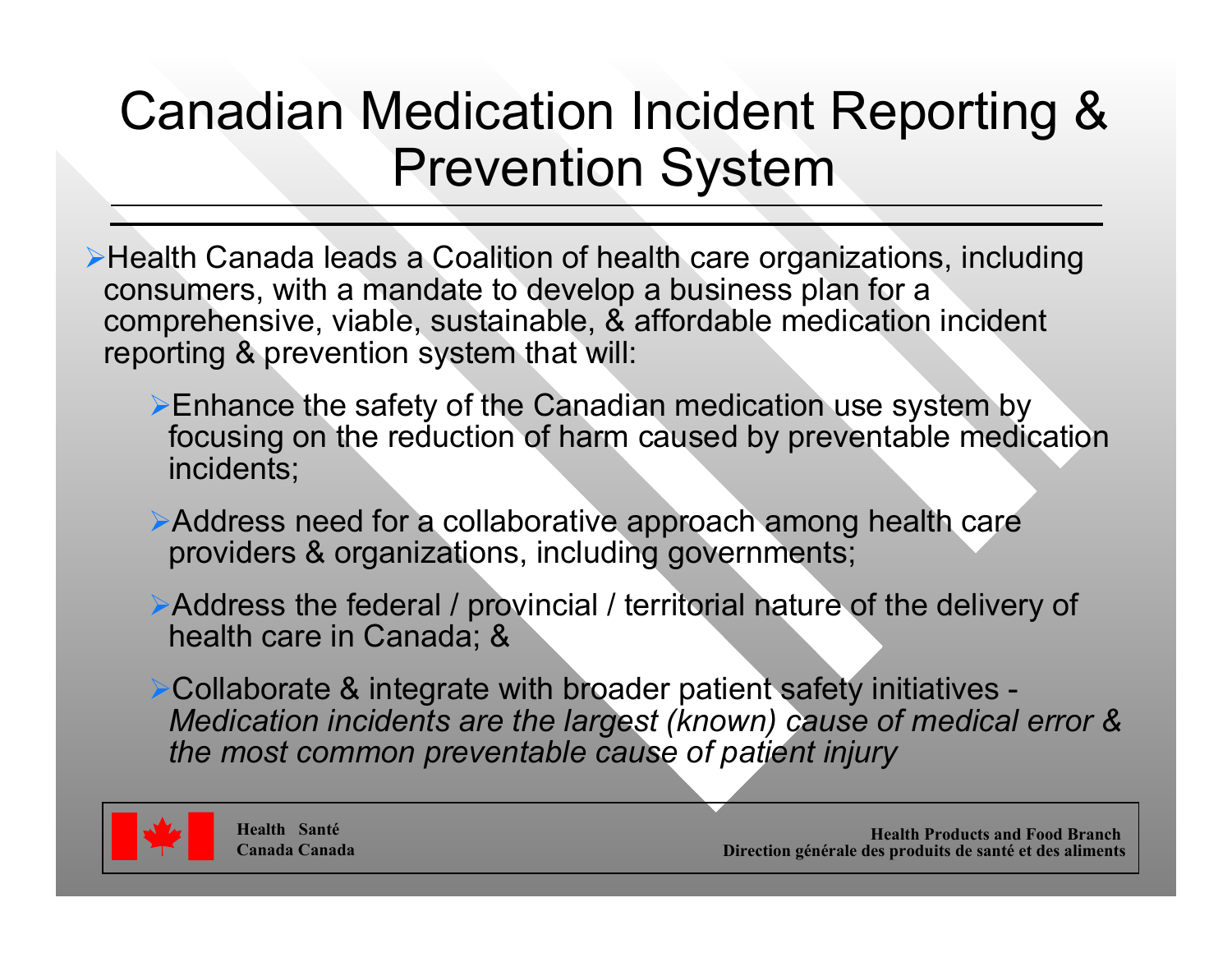## Canadian Coalition on Medication Incident Reporting & Prevention

- Marketed Health Products Directorate, Health Canada Chair
- Canadian Association of Chain Drug Stores
- Canadian Healthcare Association
- Canadian Institute for Health Information May 2001
- Canadian Medical Association Dec. 2001
- Canadian Nurses Association
- **▶ Canadian Pharmacists Association**
- Canada's Research Based Pharmaceutical Companies
- Canadian Society of Hospital Pharmacists
- College of Family Physicians of Canada Oct. 2002
- Consumers Association of Canada
- Pharmaceutical Issues Committee *participating observer*
- Institute for Safe Medication Practices Canada
- The Royal College of Physicians and Surgeons of Canada Dec. 2001

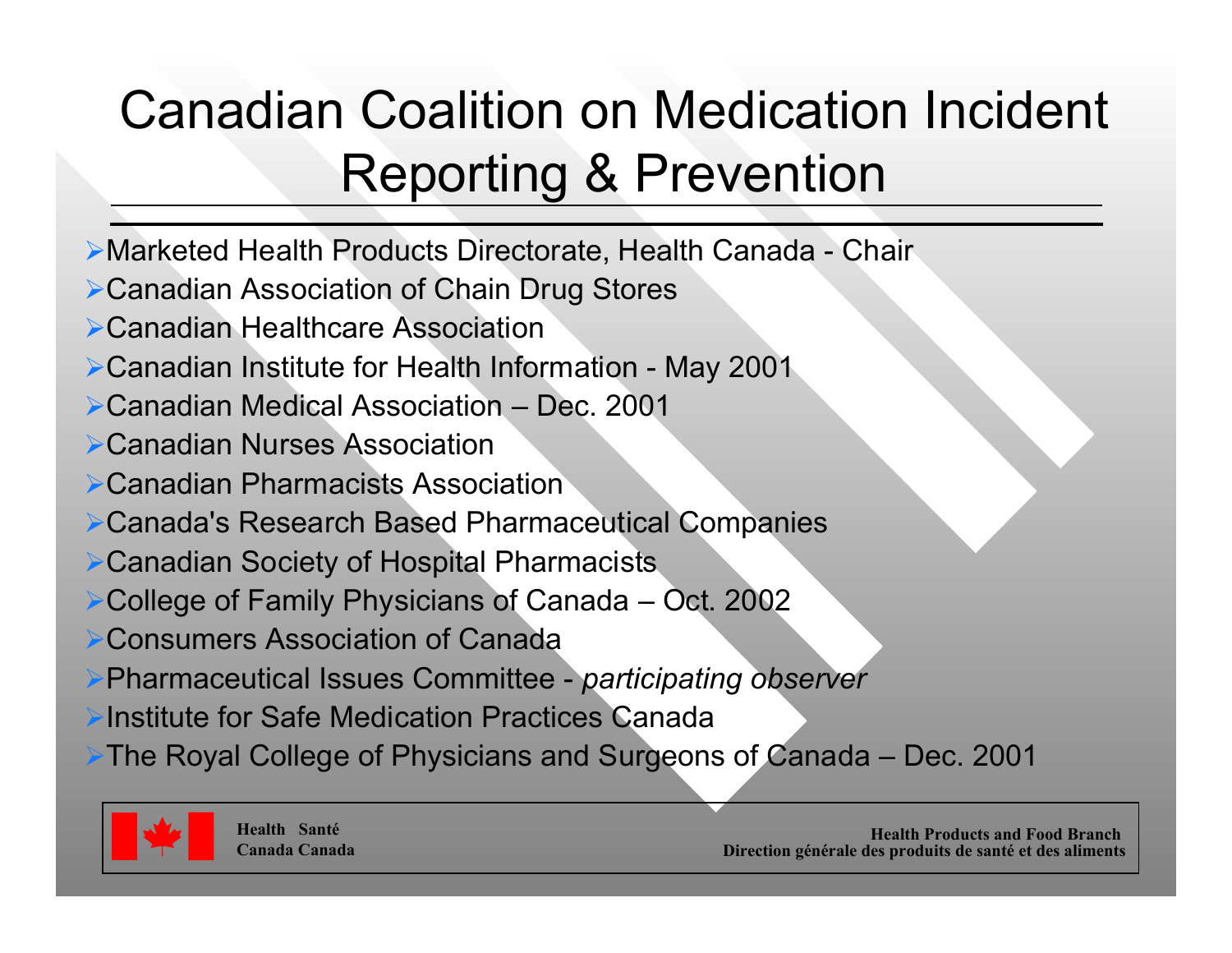## Key Elements of CMIRPS

- ¾Reporting *of medication incidents*
- ¾Analysis *of the information from incident reports*
- ¾Dissemination *of the results of the analysis*
- ¾Leadership *of efforts to meet defined goals*
- ¾Risk Management Approach



**Health SantéCanada Canada**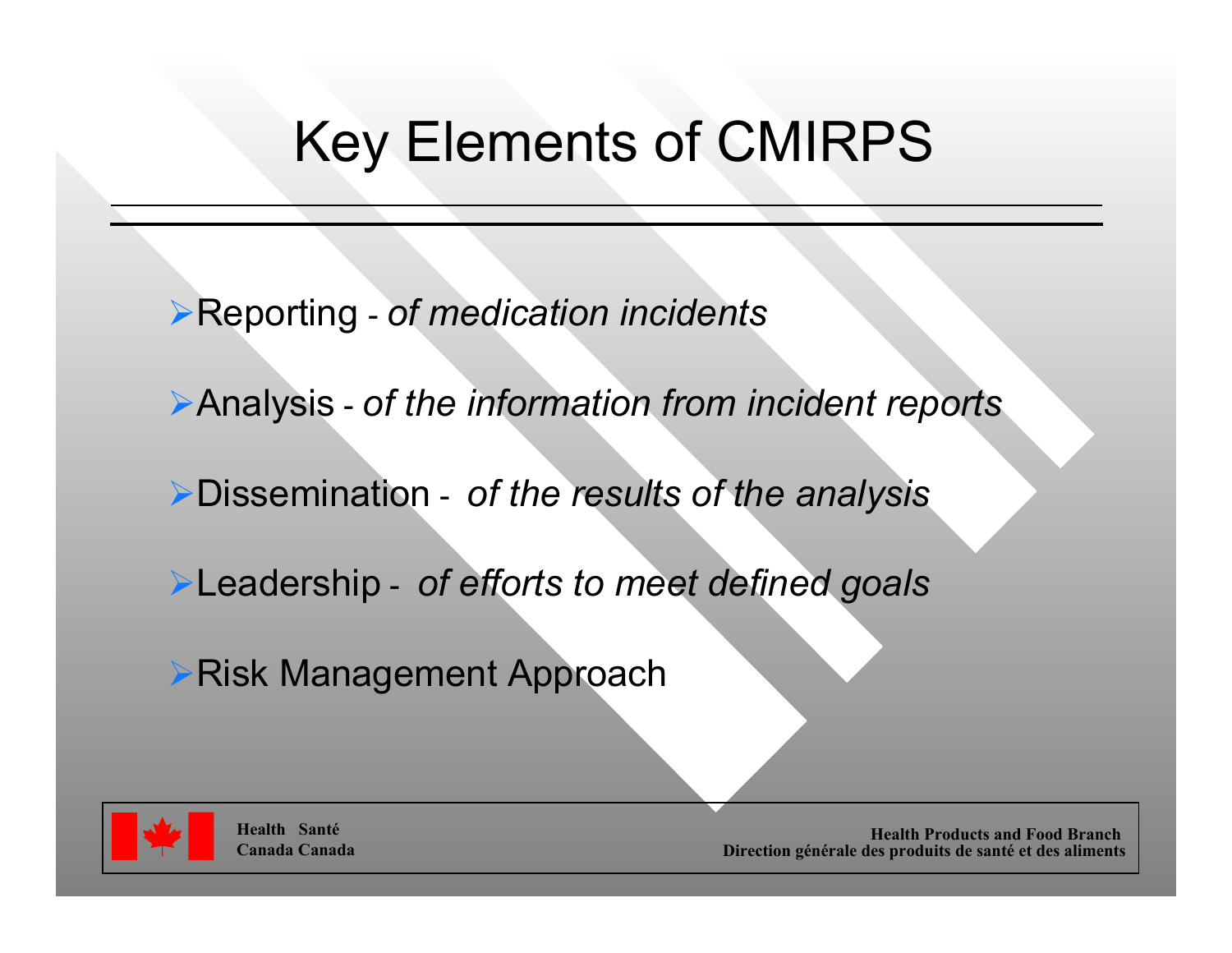#### Mandate Overlaps Joint / Shared Responsibilities

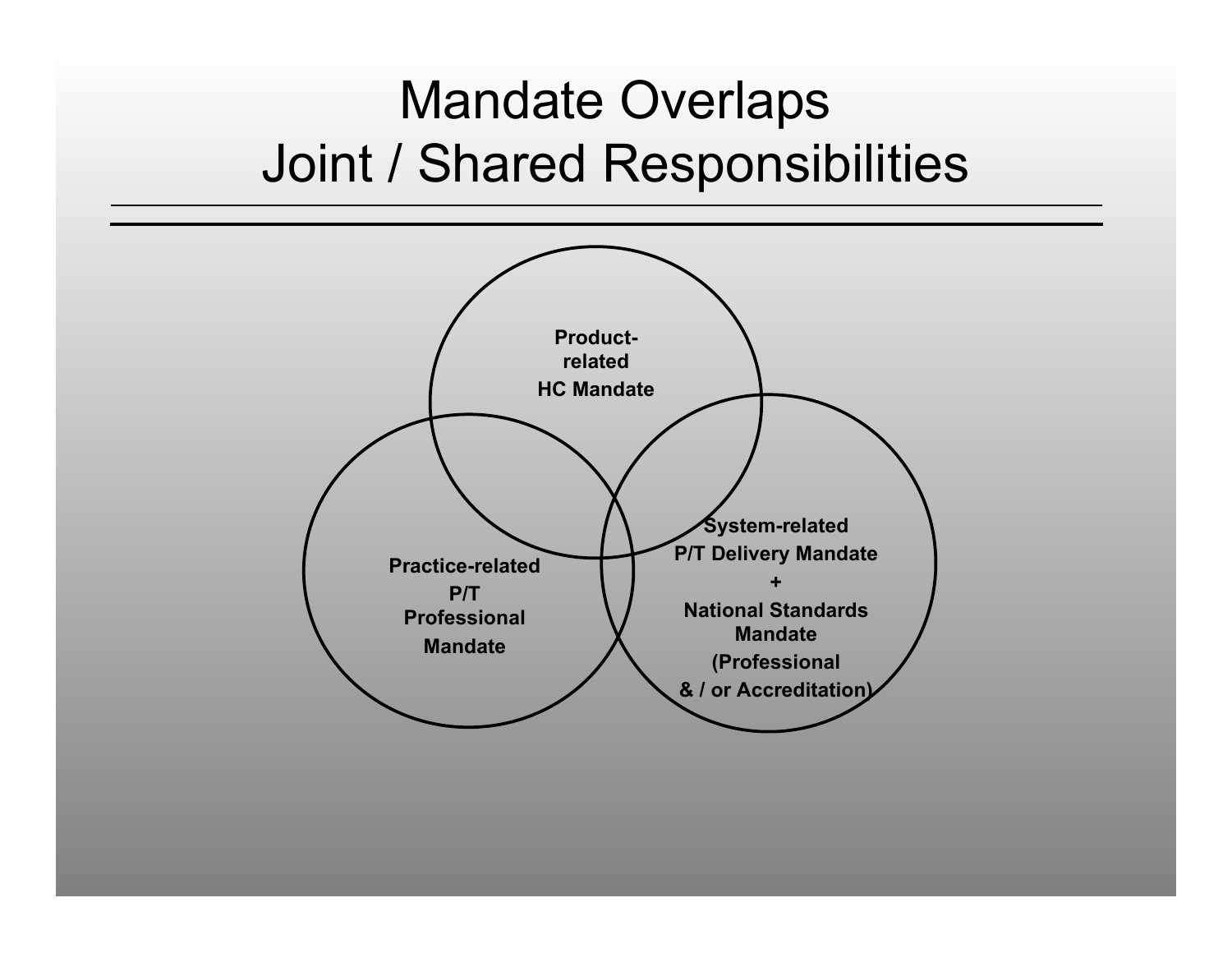#### What is Missing? The "Shaded" Elements



*Ratio of drug use and provision of care is 90% community to 10% hospital* (MHPSEID = Marketed Health Products Safety & Effectiveness Information Division)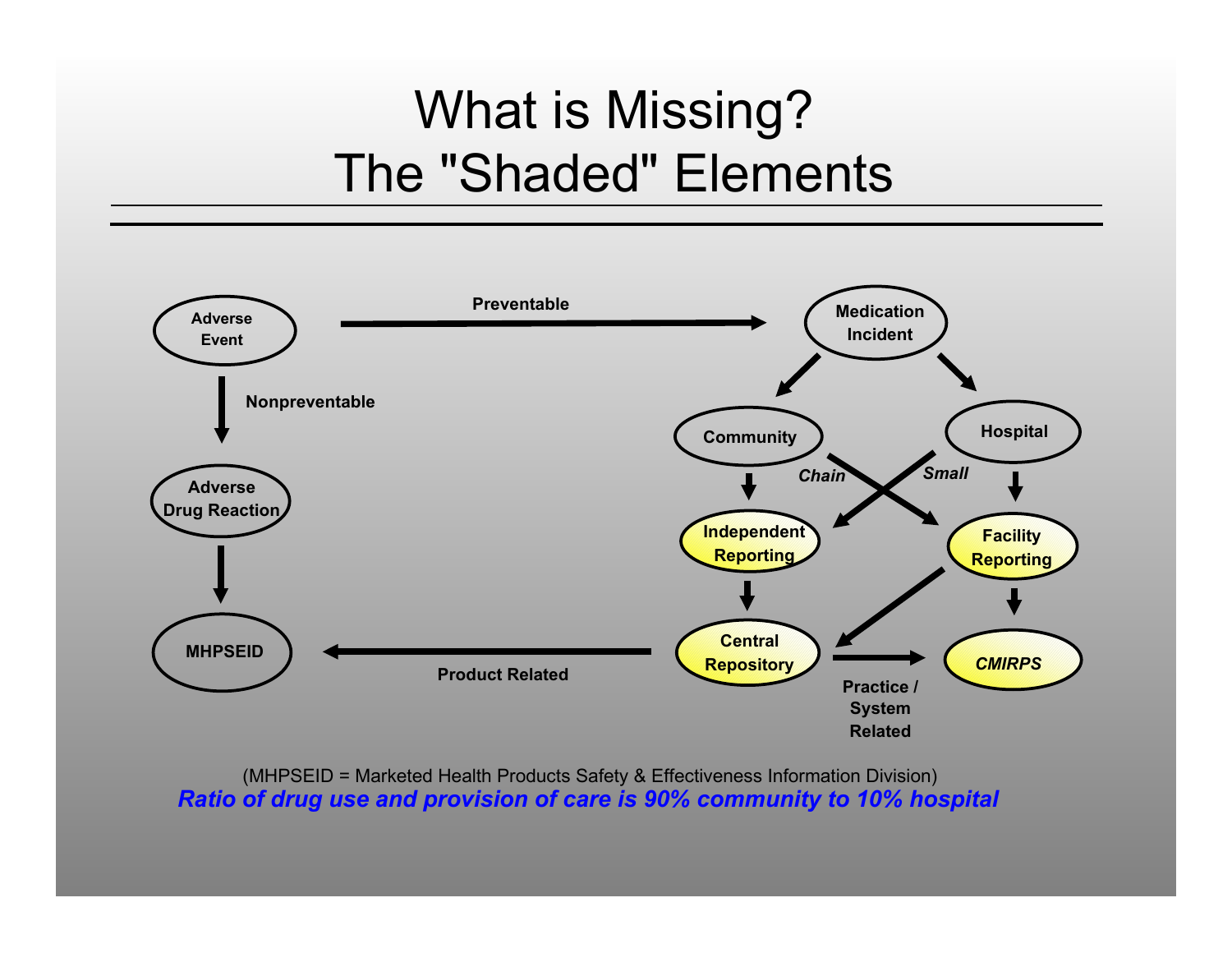#### Proposed Model

¾Partnered approach to deliver a system consistent with key principles, goals & attributes of a proposed *Canadian Medication Incident Reporting & Prevention System (CMIRPS)*

¾Proposed partnership builds on strengths, core competencies & missions of relevant organizations in Canada

#### **≻Purpose of CMIRPS is to:**

¾Coordinate capture, analysis & dissemination of information on medication incidents;

¾Enhance the safety of the medication use system for Canadians; and

¾Support effective use of resources through reduction of potential or actual harm caused by preventable medication incidents

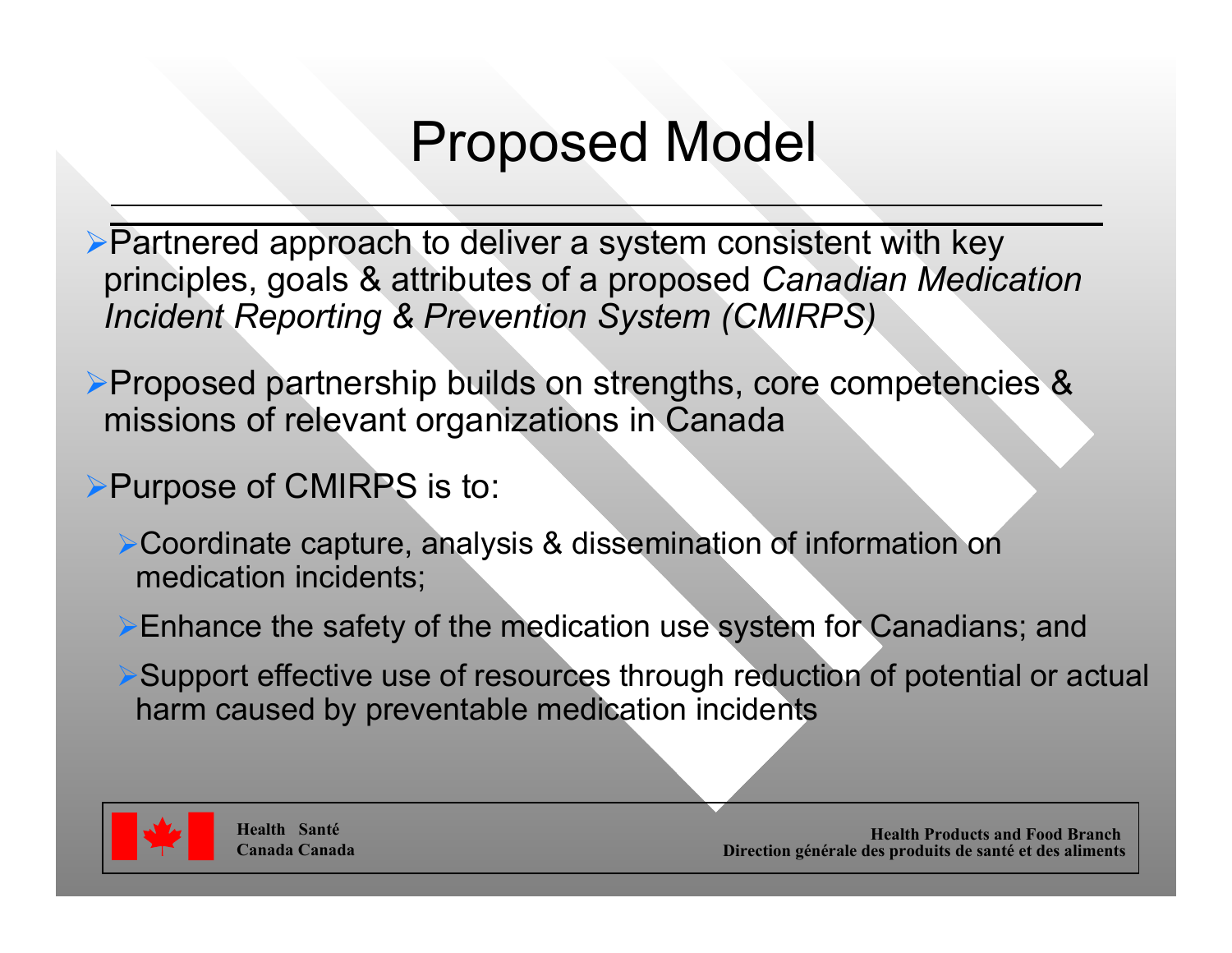## Health Canada's Role

#### **E**Leadership

¾Identified champion through development, testing & implementation **≻Leading & funding the Coalition** 

¾Product-related aspects of medication incidents ¾Part of role in post-market surveillance of market health products ¾Look-Alike Sound-Alike (LASA) Medication Names - FDA action ¾Compatible with role in Adverse Reaction Reporting, and new initiatives in enhanced & active surveillance

¾Joint role with health care professionals

¾Vincristine administration errors: *outcome = death*

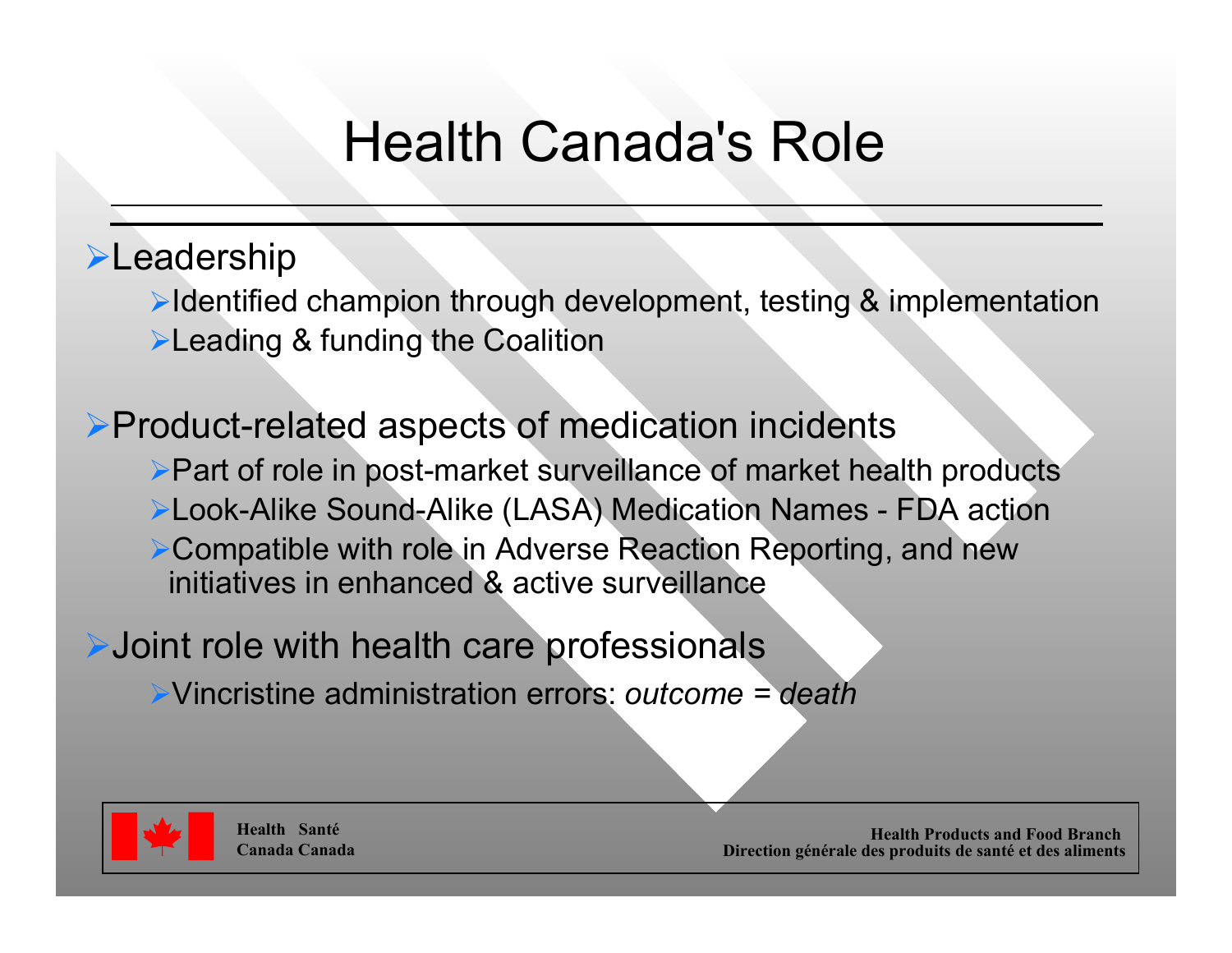### CMIRPS - Status

¾Sierra Report & Coalition Consensus Response circulated in late July 2002 ¾www.hc-sc.gc.ca/hpfb-dgpsa/tpd-dpr/cmirps\_e.html

¾All Coalition member organizations have expressed support in principle for: ¾Establishment of a Medication Incident Reporting & Prevention System ¾The key principles, goals, & attributes expressed in the Sierra Report ¾Continued participation on the Coalition

¾Report is a significant milestone in the evolution of a proposed system

¾The Coalition will coordinate it's work with that of the National Steering Committee on Patient Safety

¾Support for CMIRPS is consistent with the Health Accord 2003 and Federal Budget 2003 commitments related to patient safety



**Health SantéCanada Canada**